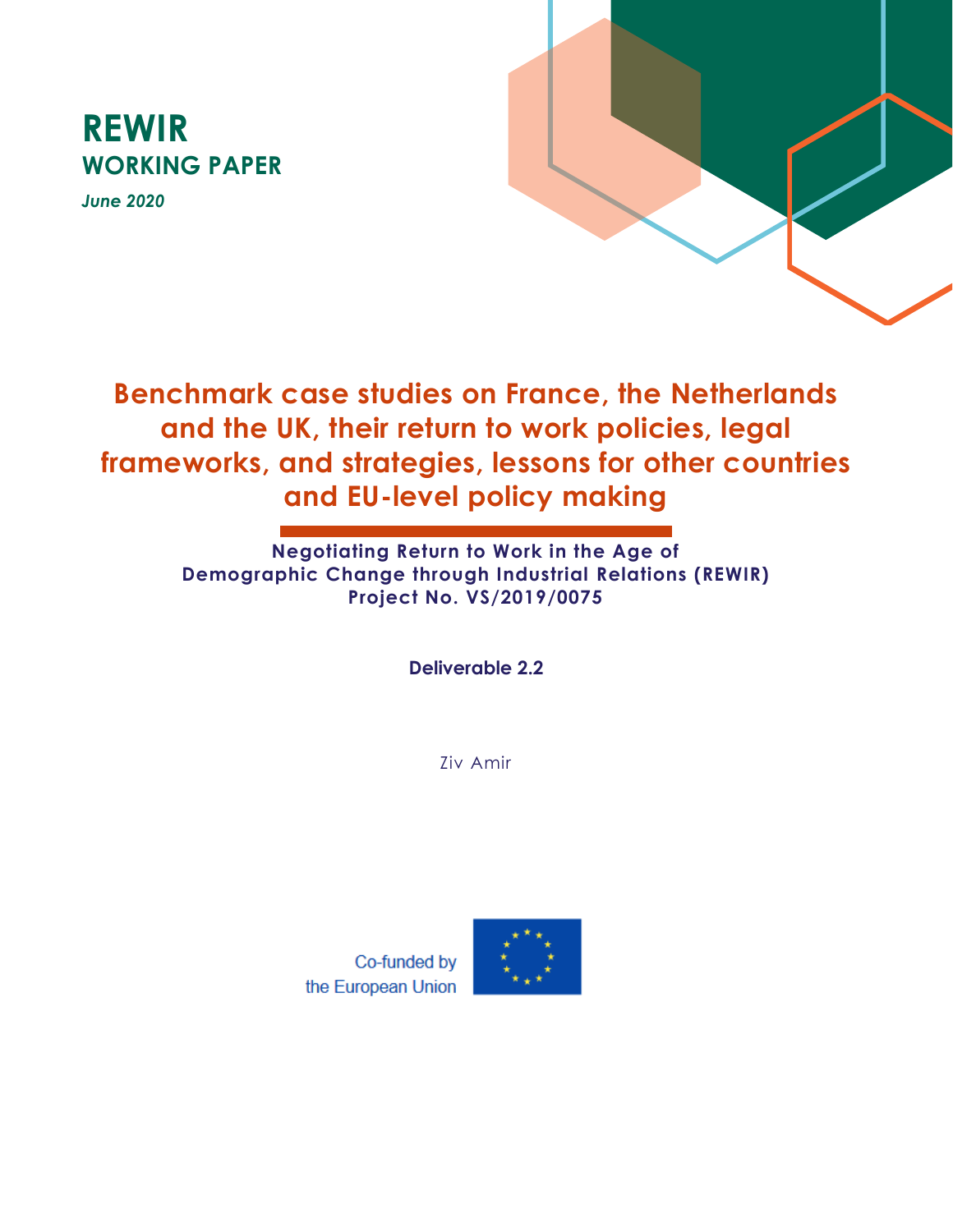## **Introduction:**

The European Pillar of Social Rights asserts that "*people with disabilities (chronic conditions) have the rights to … services that enable them to participate in the labour market …, and a work environment adapted to their needs".* However, it remains unclear to what extent such services and policies have been or are to be implemented. Therefore, the aim of the general study (REWIR) is to explore the role that industrial relations play in work retention and integration of EU citizens affected by chronic conditions. To address this aim data has been collected in three levels:

- 1. EU Member States (27);
- 2. Six EU Member States (national, company and worker levels);
- 3. Benchmark case studies covering 3 additional EU Member States.

The current report presents the outcome of the benchmark case studies which aims to expand the general study's sample by adding large countries (i.e. the Netherlands, France and UK). These countries have a significant impact on the EU-level policy agenda, diverse industrial relations systems and developed institutionalised return to work (RTW) frameworks, and different approaches towards return to work policies. (EU-OSHA, 2018 [1]).

Data has been collected via desk research where the countries' websites were searched and relevant reports have been identified.

The findings are reported under the following headings:

- 1. Sickness absence eligibility;
- 2. Policy framework;
- 3. Stakeholders;
- 4. The role of the employer;
- 5. Collective bargaining.

While a wide range of sources were used for addressing the aim of this project, the results should be seen in the light of some limitations caused by the methodology used:

- As was mentioned before, this is a benchmark study in which the key resources were national inventories of policies and legal frameworks as could be found on relevant national websites. National reports supposed to present facts and information, however, these documents are NOT evidence based reports;
- Furthermore, the report is based on information gathered from national reports translated to English. There might be a case in which some information or implications of the information lost or deviated whilst the documents were translated to a different language.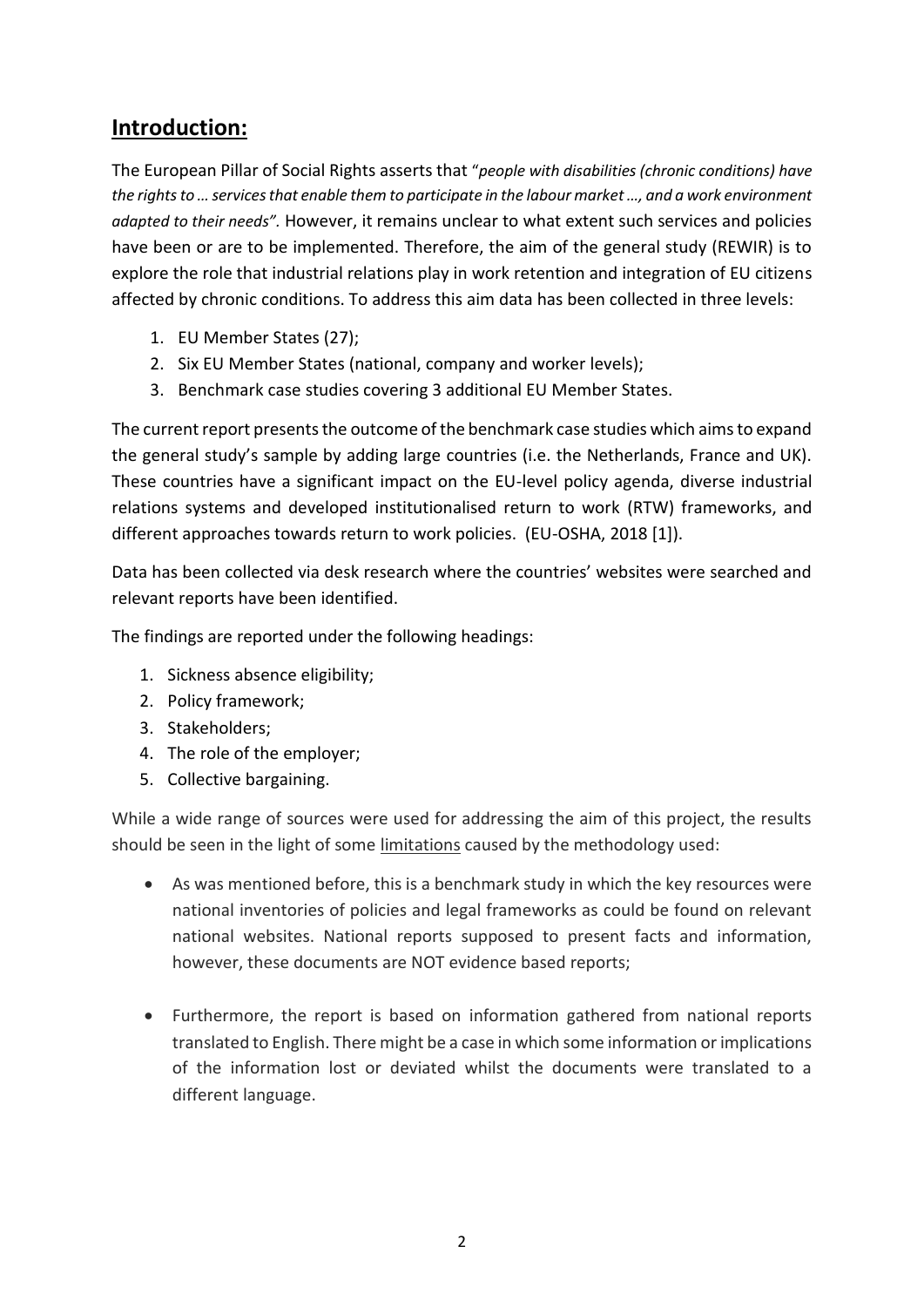# **Sickness absence eligibility**

|                                               | <b>Netherlands</b>                                                                  | <b>UK</b>                                                                                                                                                                  | <b>France</b>                                                                                                                                                                                                                                 |
|-----------------------------------------------|-------------------------------------------------------------------------------------|----------------------------------------------------------------------------------------------------------------------------------------------------------------------------|-----------------------------------------------------------------------------------------------------------------------------------------------------------------------------------------------------------------------------------------------|
| Eligibility                                   | All workers                                                                         | Have done some<br>$\bullet$<br>work to the<br>employer (see<br>later)<br>Earn a minimum<br>of a fixed sum<br>per week<br>Inform the<br>employer within<br>the first 7 days | At least 1-year<br>$\bullet$<br>service<br>Provide medical<br>$\bullet$<br>certificate within<br>48 hours<br>Covered by the<br>$\bullet$<br>social security<br>Different rules<br>$\bullet$<br>for the duration<br>(6 months or 12<br>months) |
| <b>Duration</b>                               | Up to 104 weeks<br>$\bullet$                                                        | Up 28 weeks<br>$\bullet$<br>Might be<br>$\bullet$<br>different<br>subjected to<br>collective<br>bargaining<br>agreement                                                    | Up to 6 months /<br>$\bullet$<br>12 months<br>Might be<br>different<br>subjected to<br>collective<br>bargaining<br>agreement                                                                                                                  |
| <b>Source of</b><br>Payment                   | Employer                                                                            | Employer                                                                                                                                                                   | Social security /<br>$\bullet$<br>employer                                                                                                                                                                                                    |
| <b>Level of Benefits</b>                      | Minimum of 70%<br>$\bullet$<br>of wages                                             | Fixed sum per<br>$\bullet$<br>week<br>Might be<br>different<br>subjected to<br>collective<br>bargaining<br>agreement                                                       | 50%<br>$\bullet$<br>67%<br>100% wages<br>See below                                                                                                                                                                                            |
| <b>Timing of RTW</b><br><b>Considerations</b> | As early as<br>$\bullet$<br>possible (within<br>the first 8 weeks<br>at the latest) | At the end of the<br>$\bullet$<br>sickness absence<br>with limited<br>room for early<br>intervention                                                                       | At the end of the<br>$\bullet$<br>sickness absence<br>with limited<br>room for early<br>intervention                                                                                                                                          |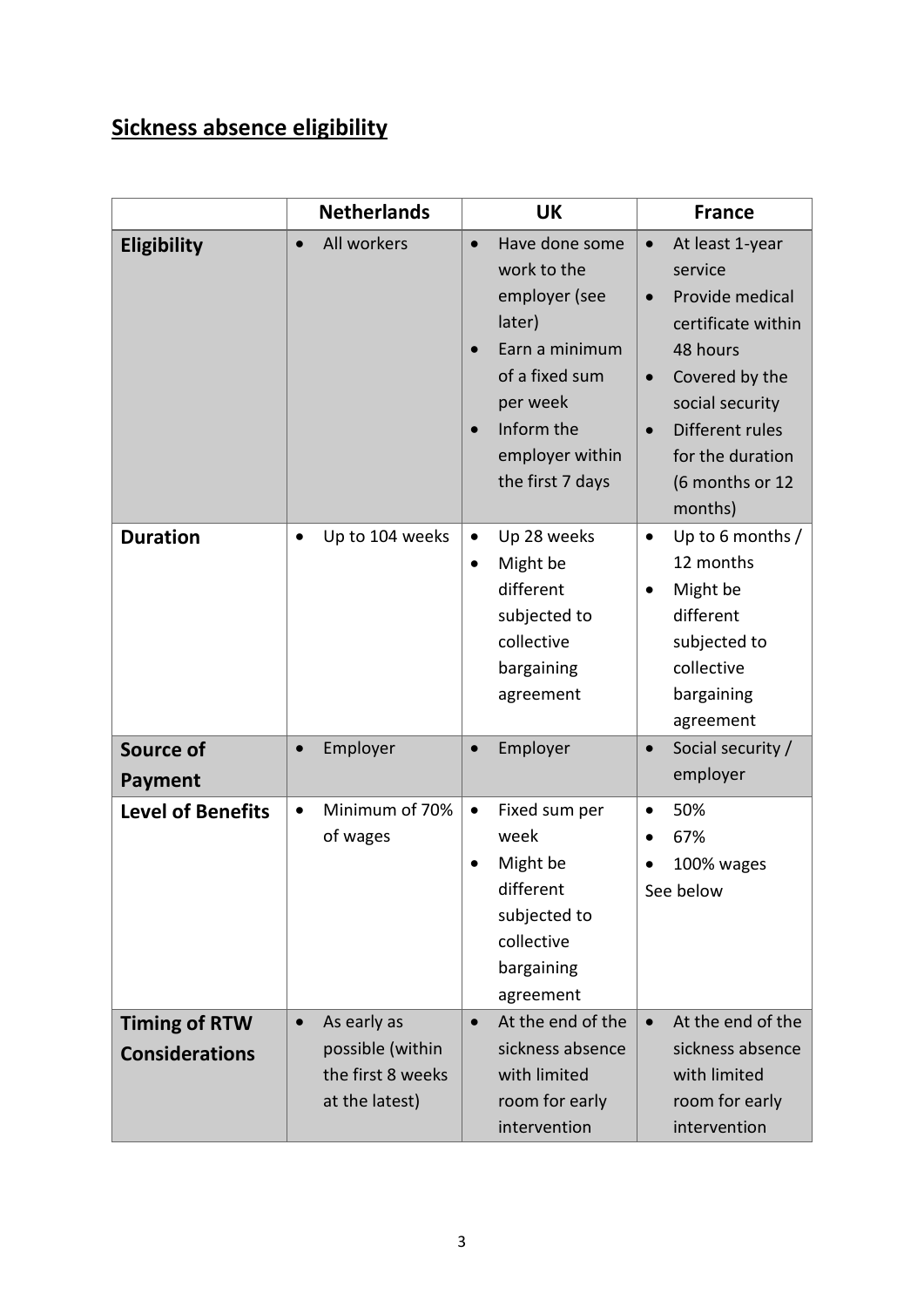### The Netherlands:

Sickness – as a result of a physical or mental condition, as defined in Article 7:629 of the Dutch Civil Code (BW) [2], the employee is unable to perform or fully perform the work agreed to during the term of employment.

Sickness absence – Under Dutch Labour Law, employers are obliged to continue payment for at least 70% of the employees' wages during 104 weeks of sickness.

Who is eligible – all workers.

Duration of sickness absence – 104 weeks. After that period of illness the employer is allowed to terminate the employment contract with the permission of the UWV (Employees Insurance Agency). [3]

Under the Dutch law, there is a prohibition against termination of employment during an employee's sickness. This is a very strict rule to protect the employee. Employers are obliged to continue payments for at least 70% of the employees' wages. This 70% of the employees' wages is capped to a maximum daily wage.

However, many employers diverge from this rule and agree to pay more (100%) the first year and 70% the second year. If this 70% turns out to be less than the statutory minimum wage, the employee is entitled to the statutory minimum wage. Sometimes a [Collective Labour Agreement](http://www.blenheim.nl/employment-law-netherlands/collective-labor-agreement-dutch-law) provides for a higher percentage as well. The employer is only entitled to deviate from this general rule by observing two "waiting days". These are the first two days of sickness during which no salary is due, yet it is only possible to apply waiting days if parties agree upon such a ruling in writing in a collective and/or individual employment agreement. The salary during sickness or disability to work is subjected to deduction of any benefits to be received by the employee and can be maximized to the maximum daily pay (*maximum dagloon*).

The Occupational Disability Act (2005) [4] shifted the focus from an assessment of workers' disabilities to an assessment of their remaining capabilities. This focus gives more positive outlook to the procedure of early intervention, which is recognised as a key factor and strongly supported by various international organisations [12,13].

### United Kingdom:

Sickness – an employee who are too ill to work.

Sickness absence – employee who is unable to do his/her job is entitled for Statutory Sick Pay (SSP).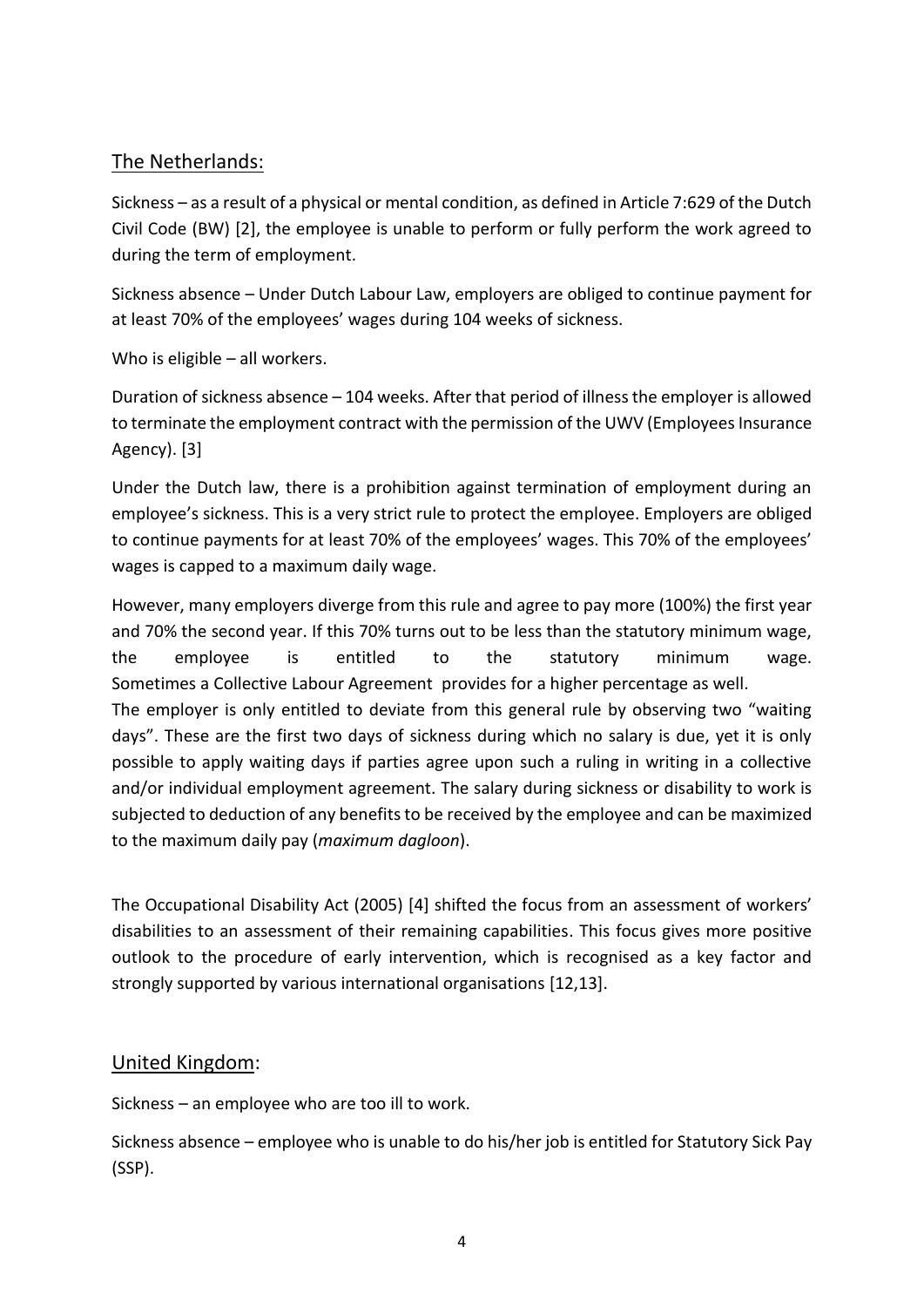To qualify for Statutory Sick Pay (SSP) the employee must:

- be classed as an [employee](https://www.gov.uk/employment-status/employee) and have done some work for the employer, agency workers are entitled to SSP;
- have been ill for at least 4 days in a row (including non-working days);
- must provide a medical certificate (GP, hospital doctors, Psychologist, etc.);
- earn an average of at least £118 per week;
- notify the employer before the deadline or within 7 days if there is no deadline;

An employee who have been off work sick for 4 or more days in a row (including non-working days) is entitled to 118 pounds per week. It is paid by the employer for up to 28 weeks.

The SSP is the minimum compensation; however, many [contracts](https://worksmart.org.uk/jargon-buster/contract) of employment contain [terms](https://worksmart.org.uk/jargon-buster/express-term) specifying permitted absences. These are usually found set out in the statement of employment's particulars or in a policy or handbook, or if a union is recognised, in a [collective agreement.](https://worksmart.org.uk/jargon-buster/collective-agreement) Where a union is recognised, sick pay has usually been negotiated with the trade union and the contractual entitlement will be set out in a [collective agreement.](https://worksmart.org.uk/jargon-buster/collective-agreement) For employees who have a contractual right to sick pay, their employer must pay it, as long as the employee follows all the rules in the contract of employment. The payment for a sick employee will depend on what is in the [contract of employment.](https://worksmart.org.uk/jargon-buster/contract-employment) Sometimes [contracts](https://worksmart.org.uk/jargon-buster/contract) include a clear written term providing for full pay for a specified period, followed by reduced pay for a further period, subject to conditions on reporting the sickness absence. For all these reasons, most large employers, especially where unions are recognised, prefer to negotiate clear rules that state when sick pay is and is not going to be paid.

If the contract does not contain any written terms about sick pay, the courts could, in some circumstances, imply a term giving a contractual right to sick pay. Otherwise, the employer is required to pay sick pay under the statutory scheme SSP, as mentioned above. In any event, employees must be told what the sick pay arrangements are as part of the written statement of employment particulars. [5]

#### France:

In the French welfare system, sickness and disability are covered by the following schemes (the French welfare state combines an insurance based social security system – financed by social contributions - and a universalistic assistance system – financed by taxes) [6]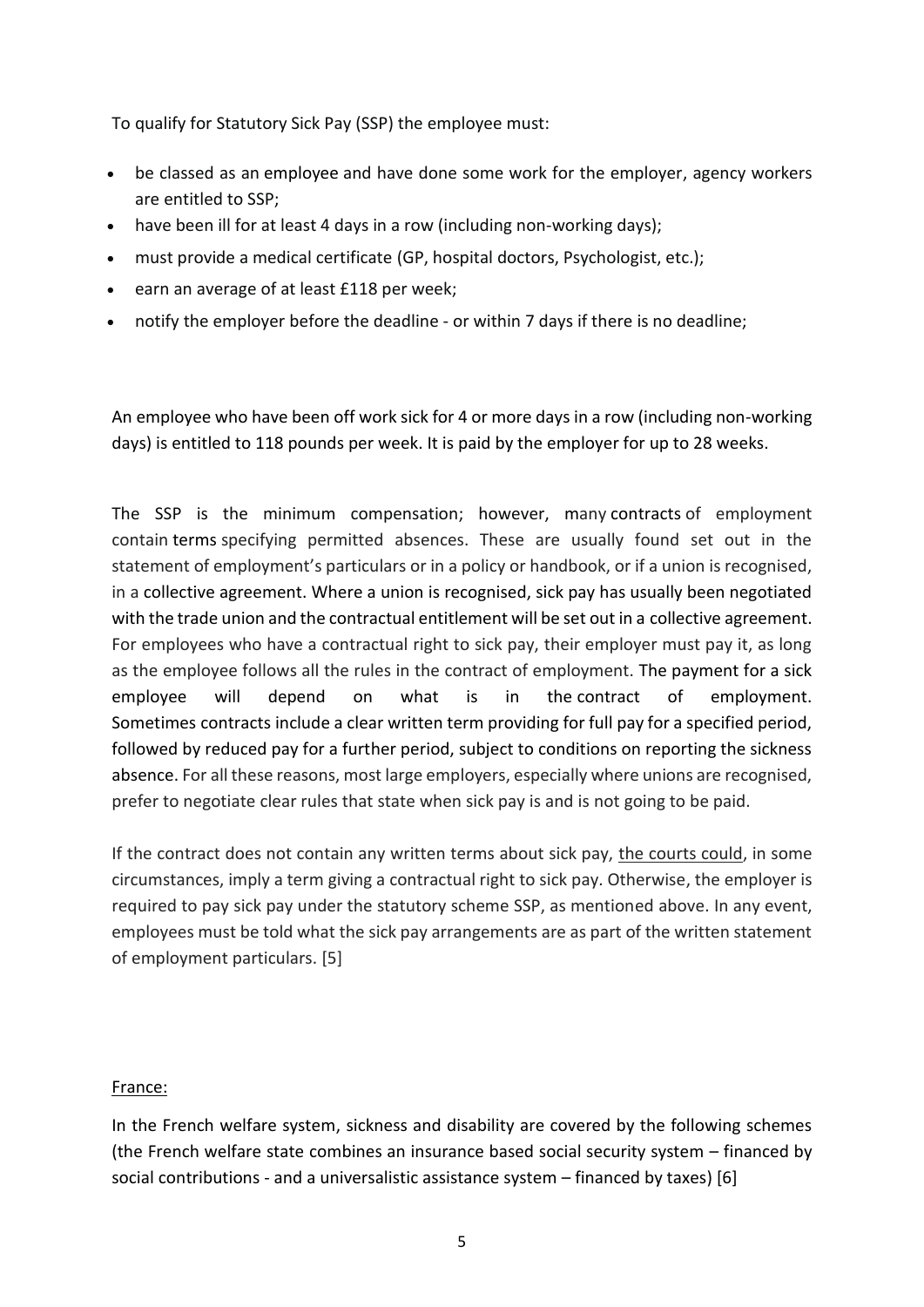Sickness leave benefits provide the workers in the private sector a daily allowance which amounts to 50% of the reference wage (daily wage of the 3 months preceding sickness leave), with a maximum cap. This allowance is increased at the level of 66% of the reference wage if the worker has three children or more. This allowance is conditional of contribution to the social insurance system, i.e. having worked at least 800 hours in the last 12 months (with some equivalence for short term or part time workers). Besides, workers having more than 12 months seniority in the firm are entitled to a complementary allowance that amounts since 2006 to 90% of the gross wage in the first 30 days, and 66% in the next 30 days (with some extensions depending on the seniority, the maximum coverage being 90 days).

In the French system, the workers are not covered during the first three days of sickness leave (with the exception of work accidents for which the insurance starts on the first day of leave). This system is thus quite restrictive, although it is often complemented by collective agreements that maintain full wage during the first three days and/or during a given period of sickness leave.

In the public sector, sickness leave is more generous. Ordinary sickness leave provides civil servants with their full wage during three months, and 50% during the next nine months**.** Long term sickness leave is provided in the case of serious illnesses and gives the right to one year full wage and two years half wage.

The French social security system offers some financial support to those who temporarily cannot work due to an accident or illness. An employee who is unable to work must notify the employer as soon as possible. The employee must then obtain a "work stoppage" medical certificate from a doctor and send this to the employer, usually within two days of the start of the sickness absence. The employee must also send the certificate to the relevant sickness insurance fund (CPAM) within two days.

Under French law, the employment contract of an employee who is on sick leave is suspended. By reporting the illness to the employer and the relevant social security organisations, the employee is entitled to receive social security absence allowances while absent from work.

Depending on the provisions of the applicable collective bargaining agreement, employees may be entitled to receive their full salary for a limited period. In such cases it falls on the employer to pay the difference between usual salary and the allowances provided by the French social security organisations.

In addition, some collective bargaining agreements will prohibit an employer from terminating an employee's employment during sick leave. In cases where collective bargaining agreements do not contain such provisions, an employee can be dismissed during sick leave for reasons not related to his or her state of health, or where prolonged or repeated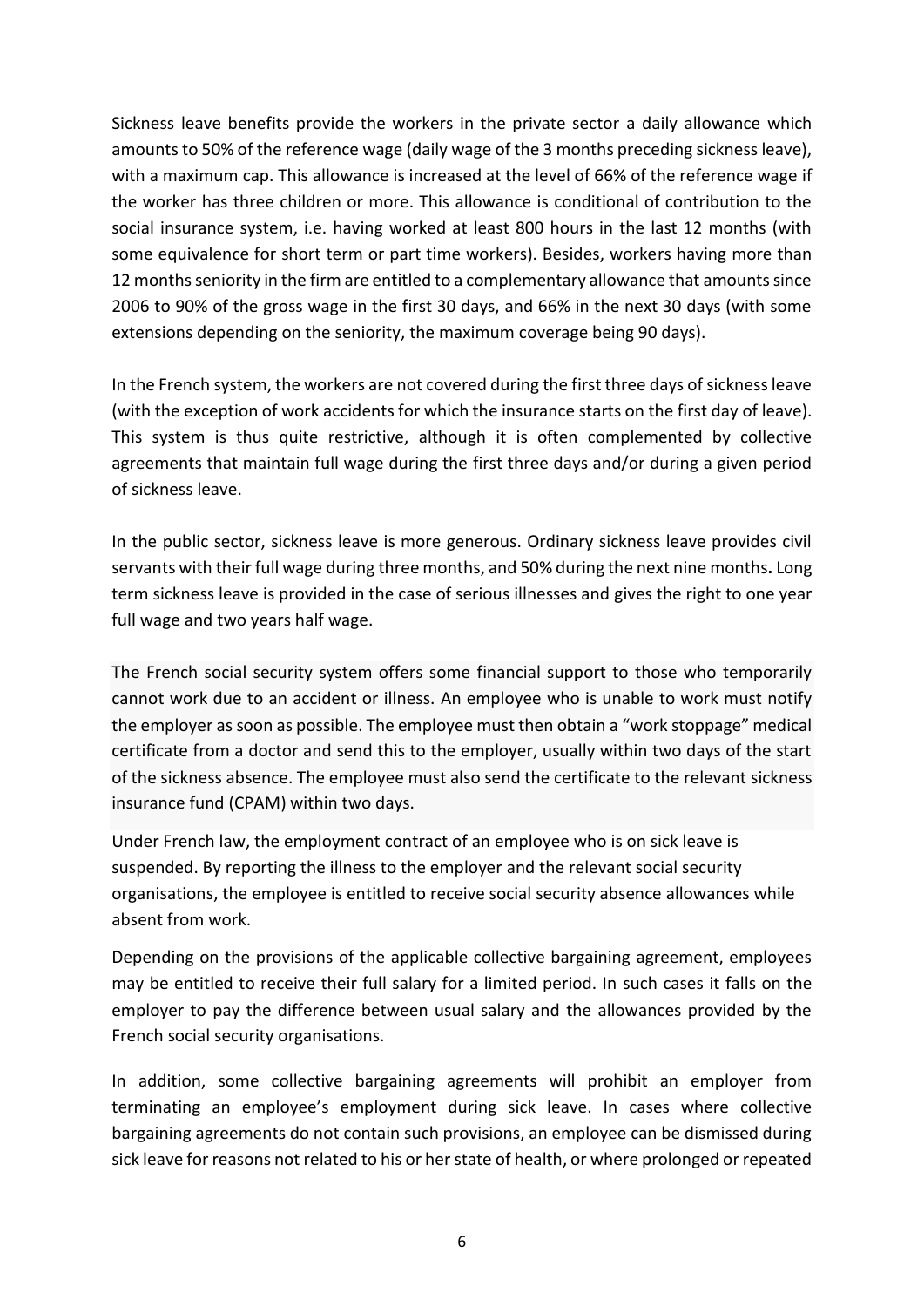### absences disorganise the functioning of the company, making permanent replacement of the employee necessary.

Employees in the private sector usually join an insurance scheme called the *Assurance maladie* (sickness insurance). It is organized by the employee's *Caisse primaire d'assurance maladie* (CPAM), their healthcare and social security provider.

Funding for the *Assurance maladie* comes partly from government subsidies, but mostly from regular contributions from both employers and employees. These are automatically deducted from their salary or wages, just like all other *cotisations sociales* (social security contributions). An employee contributes just 0.75% of their gross earnings, while their employer pays 13.14%.

Article L.1226-1 of the Labour Code provides that the employee's remuneration must be maintained (taking into account the social security payments) for a certain length of time (up to 90 days), depending on the employee's seniority and provided that the employee:

- Has at least one year's service with the employer.
- Provides a medical certificate within 48 hours of the absence.
- Is covered by social security.
- Benefits from medical care either in France or in a Member State.

In addition, collective bargaining agreements often specify that the employer must supplement social security payments for a certain period of time, up to the level of all or part of an employee's salary if that employee has attained a specific length of service. This is a personal obligation for the employer and it cannot recover these payments from the social security system. However, most companies are insured to cover these obligations.

#### To be entitled to paid sick leave for up to six months, the employee needs:

- to have worked for at least 150 hours in the last 90 days before falling ill;
- or to have paid social security contributions based on gross earnings equivalent to 1.015 times the minimum hourly wage (9.76 EUR in 2017) in the last six months before the illness;

To be entitled to paid sick leave for up to 12 months, the employee needs:

- to work at least 600 hours in the last 12 months before falling ill;
- or, paid social security contributions based on gross earnings equivalent to 2.030 times the minimum hourly wage (9.76 EUR in 2017) in this period.

As mentioned above, the duration of the paid sick leave depends on how long the employee worked for or how much he/she earned in the three to twelve months before falling ill.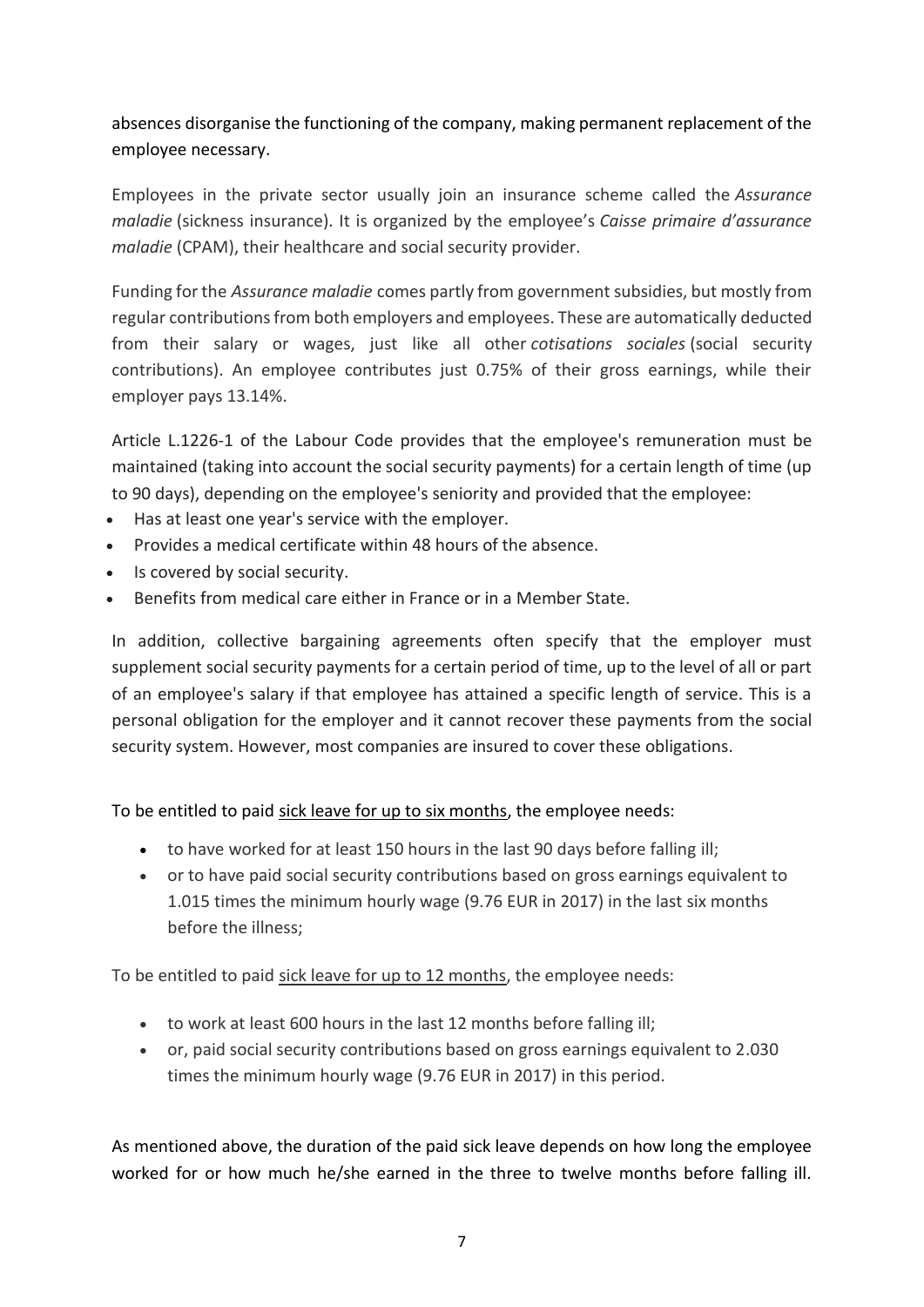The sickness leave ranges from six to twelve months. It is normally capped at 360 days within three years; however, in the case of severe and prolonged illness, employee can be granted paid sick leave for up to three years. [6].

## **Policy framework**

|                                           | <b>Netherlands</b>                                                                                    | <b>UK</b>                                                      | <b>France</b>                                                                                                 |
|-------------------------------------------|-------------------------------------------------------------------------------------------------------|----------------------------------------------------------------|---------------------------------------------------------------------------------------------------------------|
| <b>Nature</b>                             | Comprehensive<br>Integrated<br>$\bullet$<br>Holistic<br>$\bullet$                                     | Well developed<br>Comprehensive<br>$\bullet$<br>and integrated | Well developed<br>$\bullet$<br>Comprehensive<br>$\bullet$<br>and integrated                                   |
| <b>Inclusiveness</b>                      | All workers<br>$\bullet$                                                                              | Eligible workers<br>$\bullet$<br>(see previous<br>chapter)     | Eligible workers<br>$\bullet$<br>(see previous<br>chapter)                                                    |
| <b>Focus</b>                              | Prevention<br>$\bullet$<br>Maintain work<br>ability<br>Early<br>intervention                          | Minimising the<br>$\bullet$<br>duration of<br>sickness absence | Minimising the<br>$\bullet$<br>duration of<br>sickness absence                                                |
| <b>Coordination of</b><br>different teams | Very effective<br>$\bullet$                                                                           | Limited<br>$\bullet$                                           | Limited<br>$\bullet$                                                                                          |
| <b>Results</b>                            | RTW is planned<br>$\bullet$<br>at an early stage<br>(Max 8 weeks<br>from the onset<br>of the illness) | Limited room for<br>$\bullet$<br>early<br>intervention         | RTW considerations<br>$\bullet$<br>are generally dealt<br>with only at the end<br>of the sickness<br>absence, |

## The Netherlands:

Comprehensive framework for prevention and rehabilitation (rehab), targeting all workers and valuing early intervention and individualised approaches; All workers are entitled to rehab (medical and/or vocational), whatever is the cause of their health problem and without any requirement to be recognised as disabled; Rehab activity generally supported by a comprehensive policy framework aiming to maintain work ability and/or to prevent exclusion from the labour market; The policy framework promotes a holistic approach to rehab based on the concept of sustainable employability;

The Occupational Disability Act (2005) [4] shifted the focus from an assessment of workers' disabilities to an assessment of their remaining capabilities. This focus gives more positive outlook to the procedure and raises the need for an early intervention. Early intervention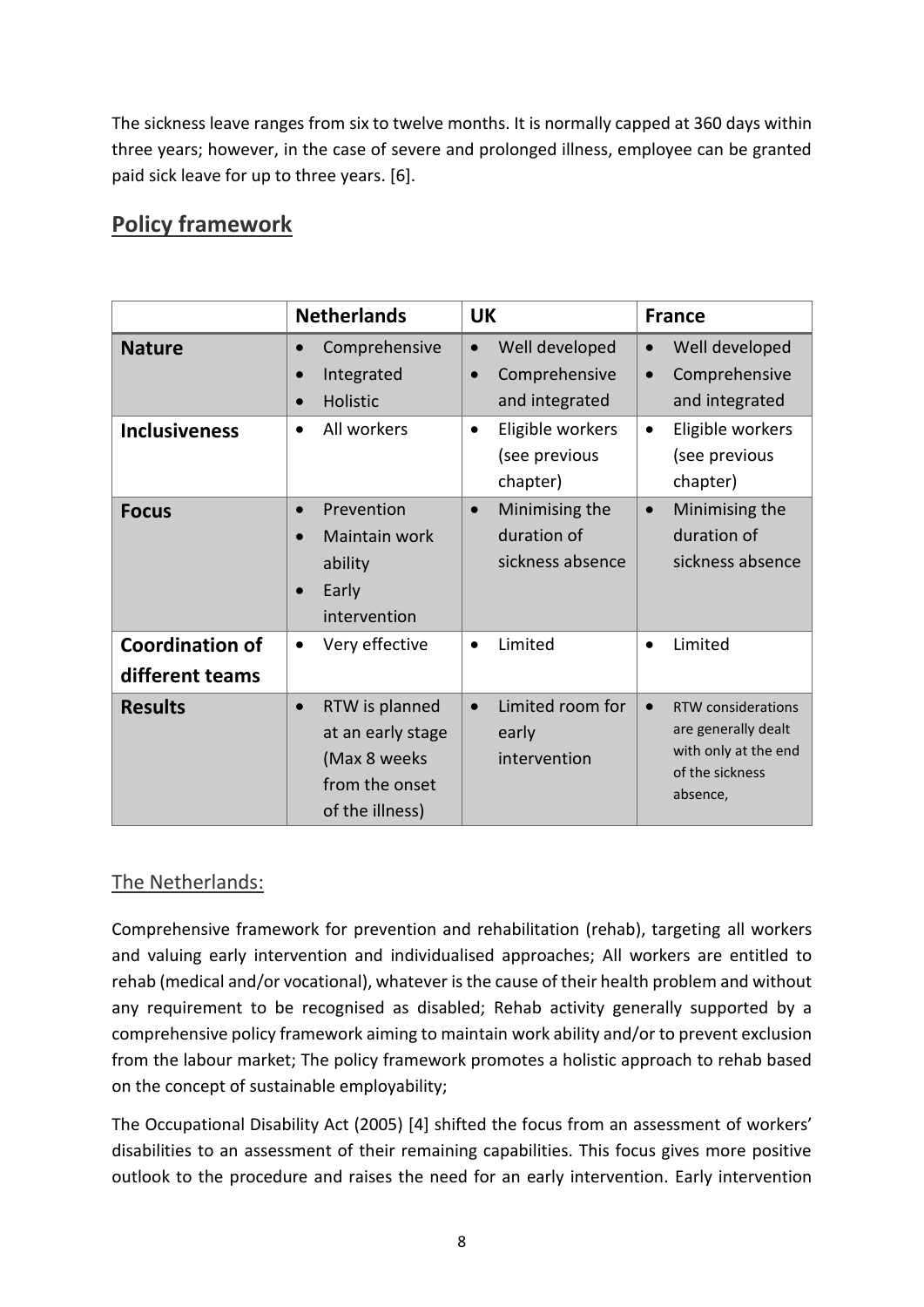aims to bring employees back to work even before they have made a full medical recovery. Therefore, return to work (RTW) is planned at an early stage, within a maximum of 8 weeks from the beginning of the sickness absence. [7,8]. This shift takes place towards the case management field, where the individual is supported through the RTW process and where the person's abilities and aspirations are in the focus. This job matching assessment is done by examining the individual working capacity against a hypothetical job on the job market and takes no account whether or not the job exists.

Case Management is a service whose purpose is to be a link between treatment services and the client. This aims to coordinate these services and to make assessments of the client's capabilities. Therefore, at the start of the RTW process, the employee is allocated a coordinator or case manager who is then in charge of helping him/her to navigate the different services needed for successful RTW and ensuring that the services proposed to the worker might be able to address their needs. The coordinator starts by making an assessment of the worker's work capacity, taking into account his/her social and professional history and environment in addition to their functional abilities. Following this assessment the case manager is responsible for developing an action plan containing all the measures and steps to be taken for the successful reintegration of the employee, along with a clear timeline and milestones.

### United Kingdom:

The UK has well-developed frameworks for rehabilitation and RTW (i.e. the Health, Work and Well-being Strategy); However, coordination across the different steps of the RTW process, from medical and vocational rehabilitation to reintegration at the workplace, remains limited. There is no unique agencies coordinating the overall rehabilitation/RTW process. The National Health Service (NHS) is paying attention to the issue of RTW. NHS activities (i.e. Healthy Working UK initiative) targeting the role of GPs and other healthcare professionals; however, it mainly focused on the medical aspects of the process. [14]. On the other hand, the Health and Safety Executive (HSE) addresses the issue from an occupational safety and health (OSH) perspective.

The Statement of Fitness for Work, or 'fit note', was introduced in 2010 to encourage fuller discussions about work and health. Fit notes are used to support payment of SSP by employers or as medical validation to make a claim to health-related benefits. The information they provide can be used by employers or work coaches within Jobcentre Plus to support a return to work. [15]. The fit note has the potential to be a key tool to identify a person's needs and help them to manage their condition and stay in or return to work whilst working with an employer or work coach. This could have shortened periods of sickness absence and ultimately reduce the need for repeat fit notes, reducing pressures on GPs and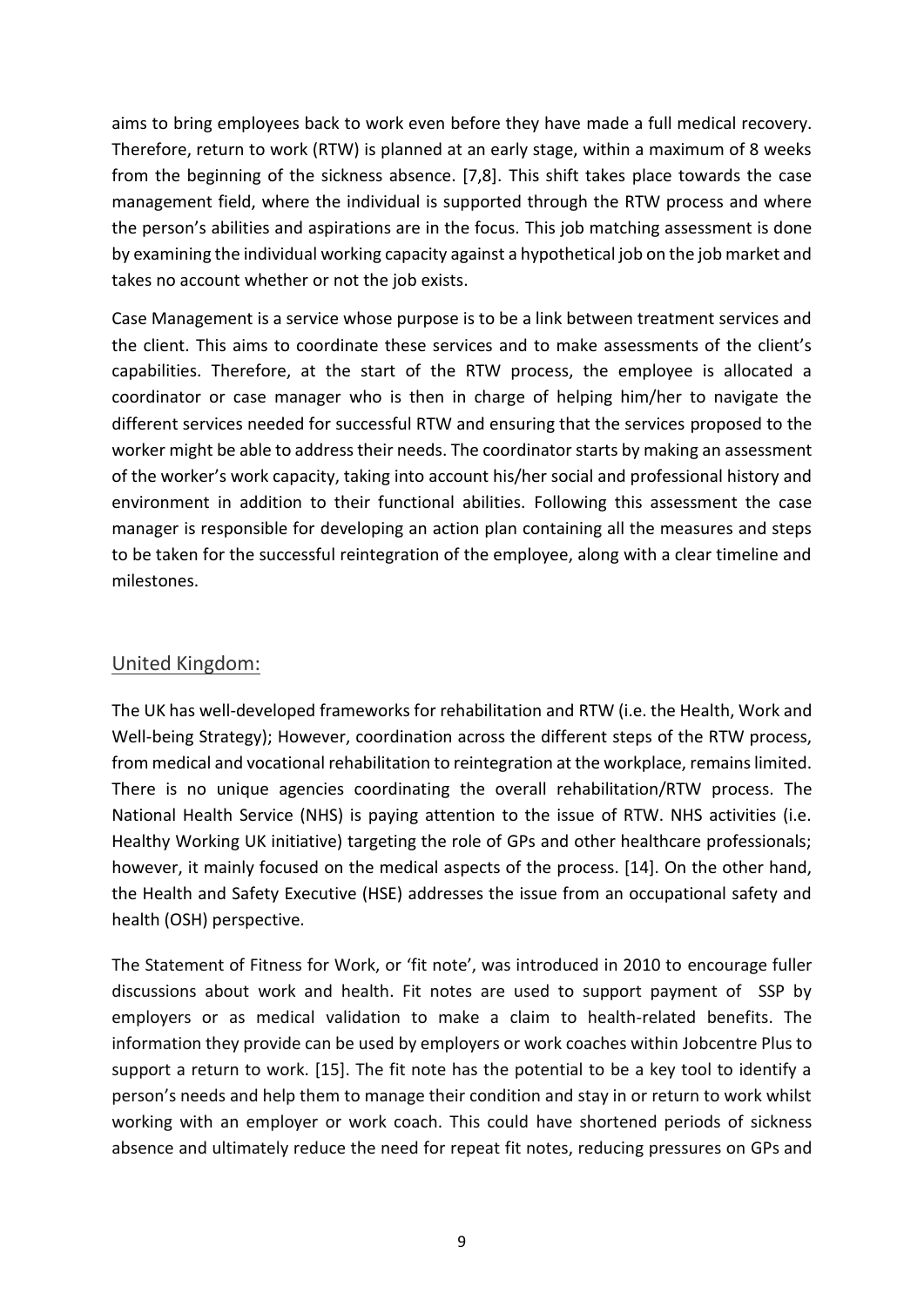potentially reducing costs over the longer term. It can also act as a prompt for the GP to consider a referral to Fit for Work if appropriate.

However, although many GPs agreed that the fit note has improved the quality of their return to work discussions with patients, and that helping patients to stay in or return to work was an important part of their role, the fit note is not fully achieving what it set out to do. Although the fit note includes the option for the doctor to use a 'may be fit for work subject to the following advice', this option is rarely used. GPs report some difficulties in refusing to issue a fit note. The value of the initial discussion between a healthcare professional, individual and employers about the work an individual can do has then largely been lost, with the fit note process seen as an administrative burden rather than an opportunity to provide work and health-focused support. Decisions on whether a person is able, or not able, to work may be made without the recognition that many people can work with an appropriate support. This means that opportunities to influence someone's understanding around what work is possible for them to do can be lost, from the first GP consultation onwards. This increases the risk that the individual falls out of work altogether or moves further away from securing employment.

Occupational health and vocational rehabilitation, consisting of physiotherapy and occupational therapy, and related professions and services, can play a pivotal role in supporting people to get into work, and preventing them from falling out of work due to health reasons or disabilities. Offering the right support at the right time can make a real difference to people's ability to manage their condition and continue to play their part in society. However, occupational health and related services are currently variable and fragmented. Provision can be inconsistent, not easily accessible for all, and not well tailored to the different needs of individuals. Some employers, particularly larger organisations, do provide some occupational health support, but this is not universal. For people who cannot access occupational health services through an employer, provision is patchy. Elements of occupational health provision such as physiotherapy are provided by the NHS, but services are rarely commissioned specifically for work-related health. There is a great deal of variation in the types of services available, where they are offered, and how many people can access them. There is also a shortage of health professionals with occupational health expertise.

Therefore, RTW considerations are generally dealt with only at the end of the sickness absence, with limited room for early intervention. [5]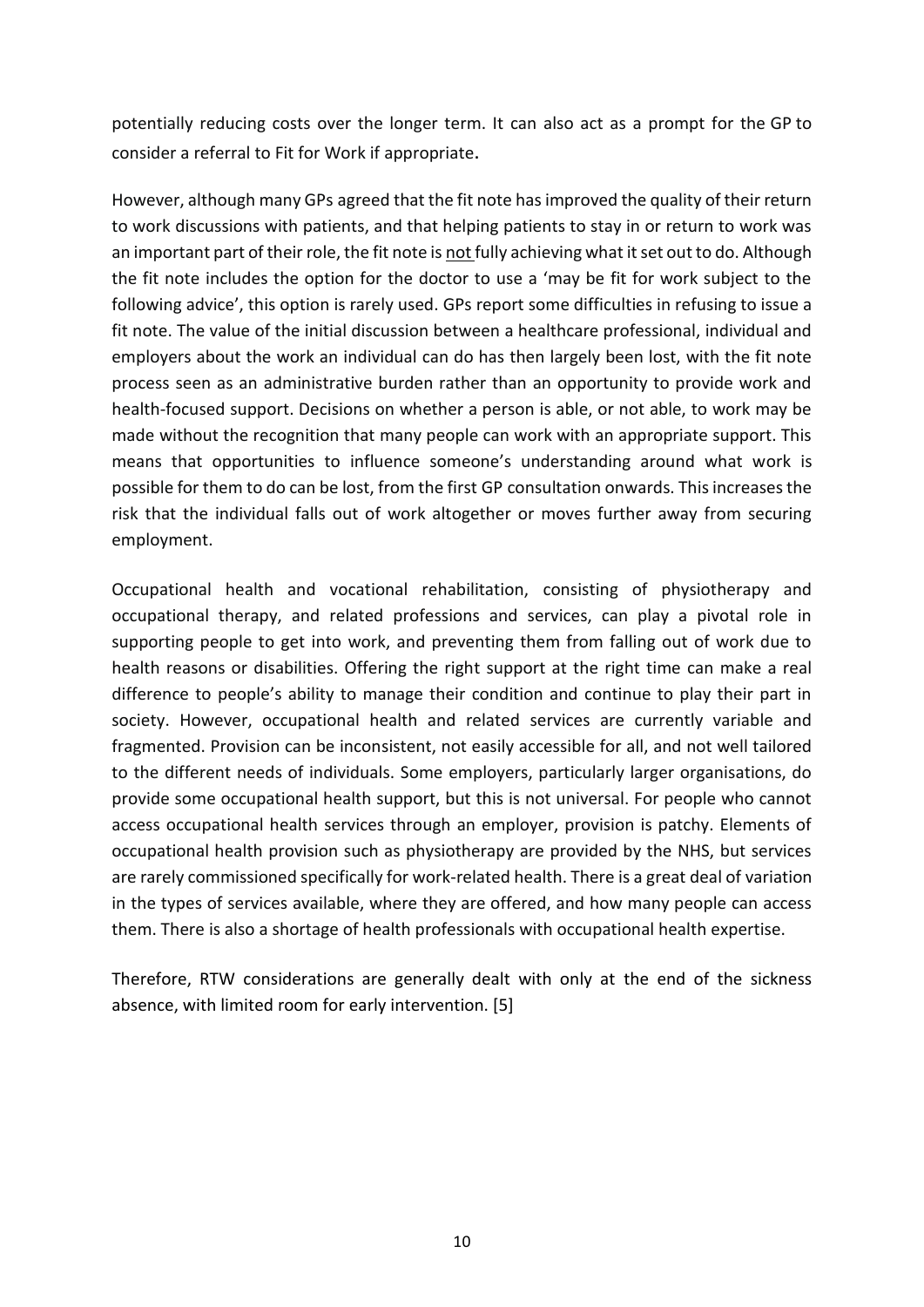#### France:

While there is a well-developed framework for rehabilitation and RTW, there is limited coordination between the different steps of the process. The right to work for everyone – and thus for disabled persons – is written into the French constitution. Therefore, the employment and placement of disabled persons forms an element of governmental policy. [6]

All employees can receive vocational or rehabilitation training, regardless of whether their work disability occurred from birth or later on in their lives. Training costs are covered by the national health insurance services ("*Assurance Maladie*") while undergoing training participants receive a monthly allowance through public funding. This wage equals the previously earned by the person before he/she became unfit. Complex regulations determine the various measures that aim to support the guidance, training and professional integration of disabled persons from when they are recognised as disabled.

The Technical Committee for Guidance and Professional Placement (COTOREP, *Commissions Techniques d'Orientation et de Reclassement Professionnel*, now included in Departmental Commissions for the rights of disabled) – mainly adopts a decision-making role to allow disabled adults to benefit from plans of action, structures and established financial aid.

The COTOREP is in charge of both administrative recognition of disabilities (they evaluate and certify disability to work), and of vocational and social rehabilitation. They provide orientation towards training, employment (employment in the private sector, in the public sector, or sheltered employment), but also welfare programmes (AAH, and other social schemes). Disabled people benefit from the general right to training, but can also access specific programmes (rehabilitation programmes), or benefit from adapted conditions. [9].

AGEFIPH ("*Association de gestion du fonds pour l'insertion professionnelle des personnes handicapées*", or Fund for the professional inclusion of disabled people) is an organisation dedicated to furthering professional inclusion in the private sector. It receives its funding from private companies that do not meet the 6% disability employment target and pay a compensation fee instead.

The French policy is characterised by a strong involvement of an occupational physician, who has a legally defined role in the RTW process deciding whether the employee is fit or unfit to take up his/her former task, and a strict obligation of the employer towards workplace adaptation. The RTW process is essentially managed by the employer and the occupational physician, unless the employee needs to be re-employed outside his/her company, in which case the national employment agency (COTOREP) may take over the employment procedure.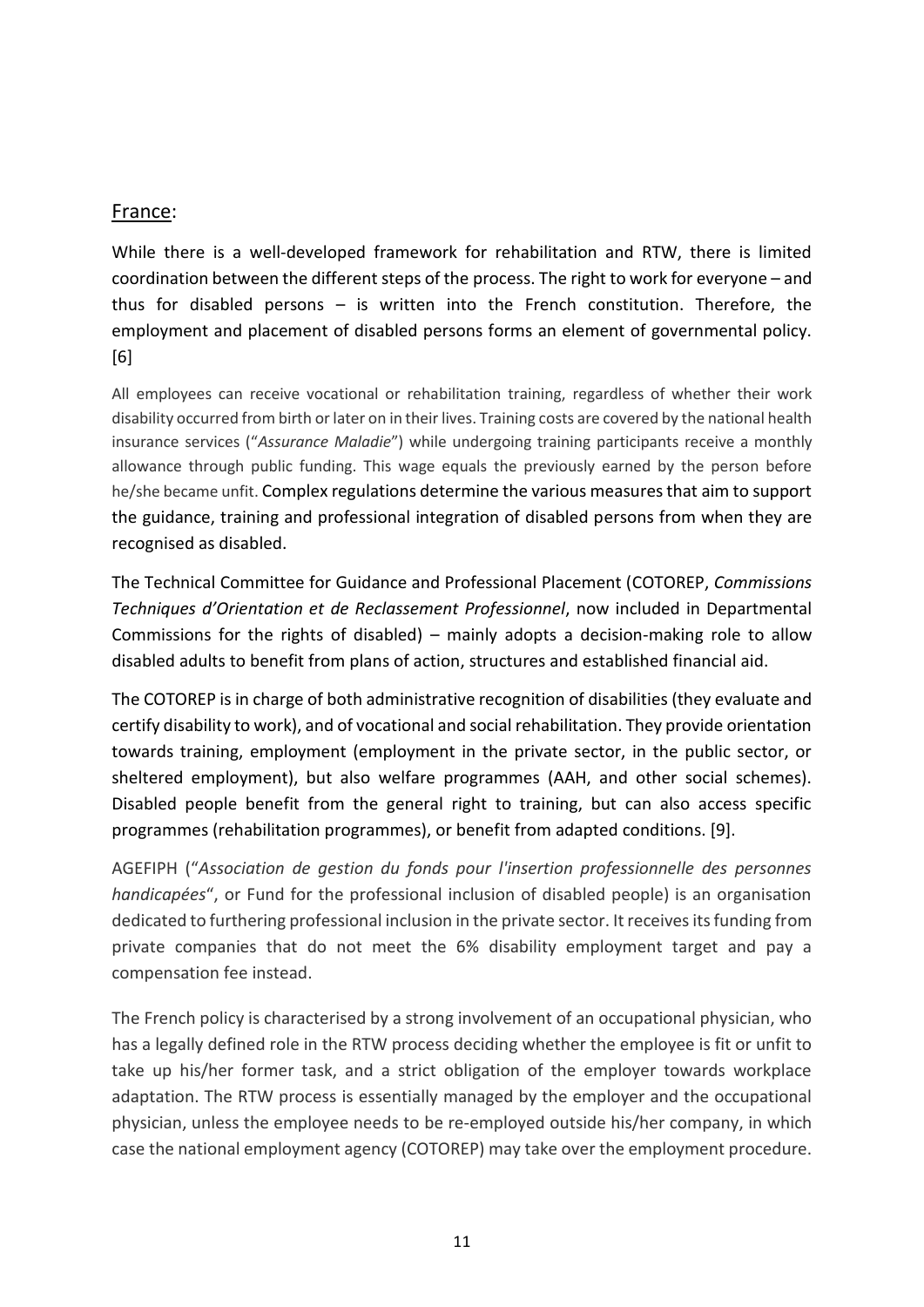Many large French companies now have a Disability Officer whose mission is to oversee these matters. Prejudices from recruiters and fellow employees tend to decrease, but the low skill level of disabled workers remains the main obstacle to full professional inclusion. Financial support for incentivising employers to reintegrate employees on sickness absence is fairly limited. The AGEFIPH provides funding for ergonomic studies performed by an external specialist prior to RTW of the employee, with adaptation of the workstation to compensate for their disability, adaptation of the workplace and equipment, personal skill assessments and vocational training, as required.

In the cases where employees are in a long term sickness absence, the RTW process starts towards the end of their entitlement for a sick pay.[1].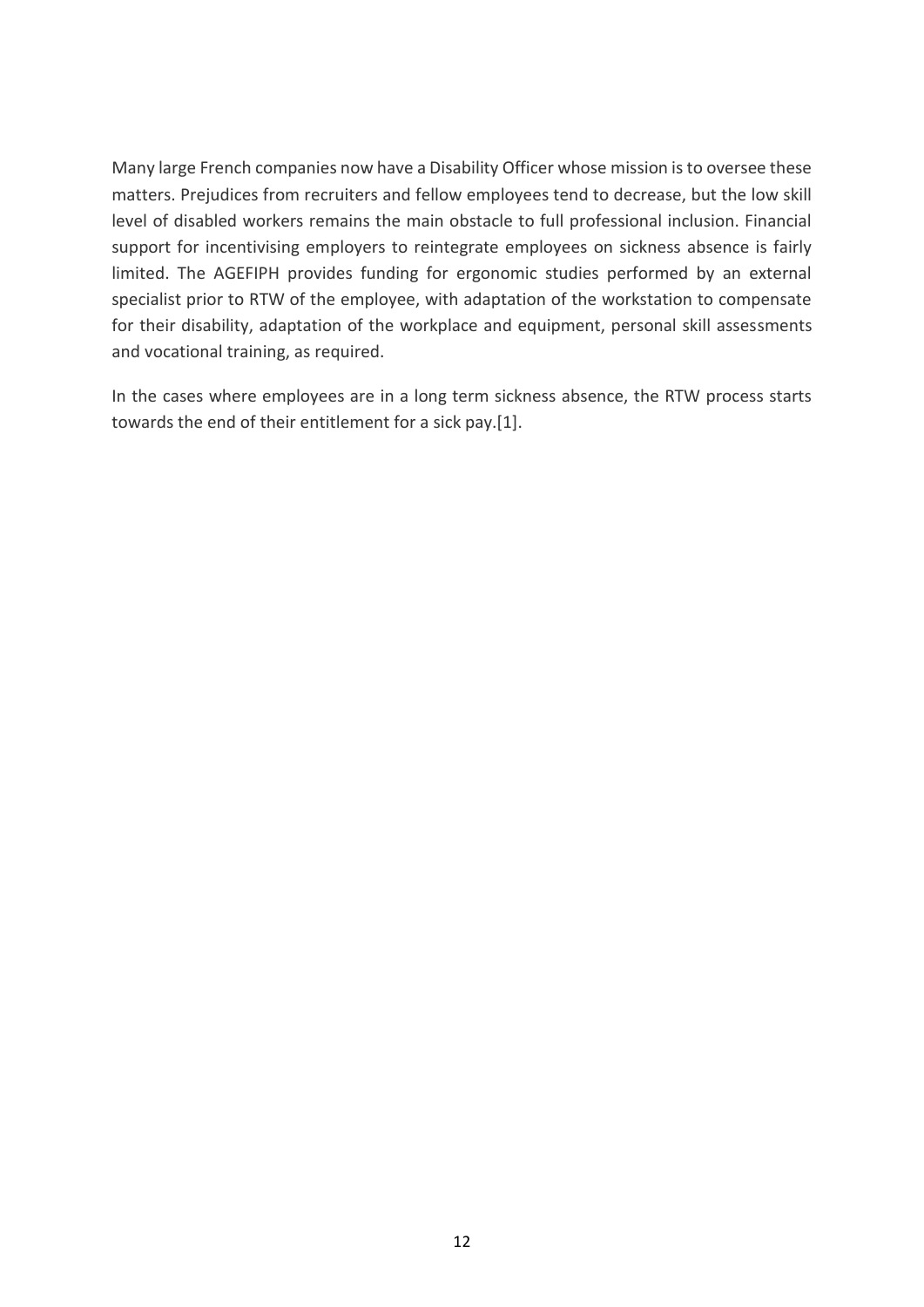## **Stakeholders – National level**

|                       | <b>Netherlands</b>    | <b>UK</b>               | <b>France</b>         |
|-----------------------|-----------------------|-------------------------|-----------------------|
| <b>Trade Union</b>    | <b>FNV</b>            | <b>Trade Union</b>      | CGT, CFDT, FO,        |
| confederations        | <b>CNV</b>            | Congress                | CFTC, CFE-CGC         |
|                       |                       | (TUC)                   |                       |
| <b>Employers</b>      | <b>VNO</b>            | Confederation of        | CGPME, MEDEF          |
| <b>Confederations</b> | <b>NCW</b>            | <b>British Industry</b> |                       |
| <b>Others</b>         | <b>General Health</b> | <b>General Health</b>   | <b>General Health</b> |
|                       | Care system; re-      | Care; 'Fit for          | Care; Health          |
|                       | integration           | Work'; Work             | Insurance;            |
|                       | bureaus;              | Foundation;             | SAMETH; Cap           |
|                       | Employee              | <b>Health charities</b> | Emploi; Agefiph       |
|                       | Insurance             | (i.e. Macmillan;        |                       |
|                       | Agency                | <b>British Heart</b>    |                       |
|                       |                       | Foundation, etc.)       |                       |
| Coordination          | High level            | No unique               | Some movement         |
| <b>Mechanism</b>      | Clear definitions     | bodies;                 | towards a             |
|                       | of                    | Aspects of              | comprehensive         |
|                       | responsibilities      | <b>Health and OSH</b>   | approach              |
|                       |                       | addressed               |                       |
|                       |                       | separately              |                       |
|                       |                       |                         |                       |

At the national level, the presence of coordination mechanism between the various stakeholders is one of the main factors influence the effectiveness of the rehabilitation/RTW process. The Table above illustrates the various actors playing a role in the three countries. It is of importance to indicate the coordination mechanism in those countries.

The Netherlands has achieved a high level of stakeholders' collaboration by setting in place definitions of the responsibilities of the different stakeholders involved in the process. Furthermore, the Dutch Society of Occupational Medicine (NVAB) has produced multidisciplinary clinical guidance for the integration of work-related issues in the medical rehabilitation process [10].

However, both the UK and France do not have unique bodies coordinating the overall RTW process.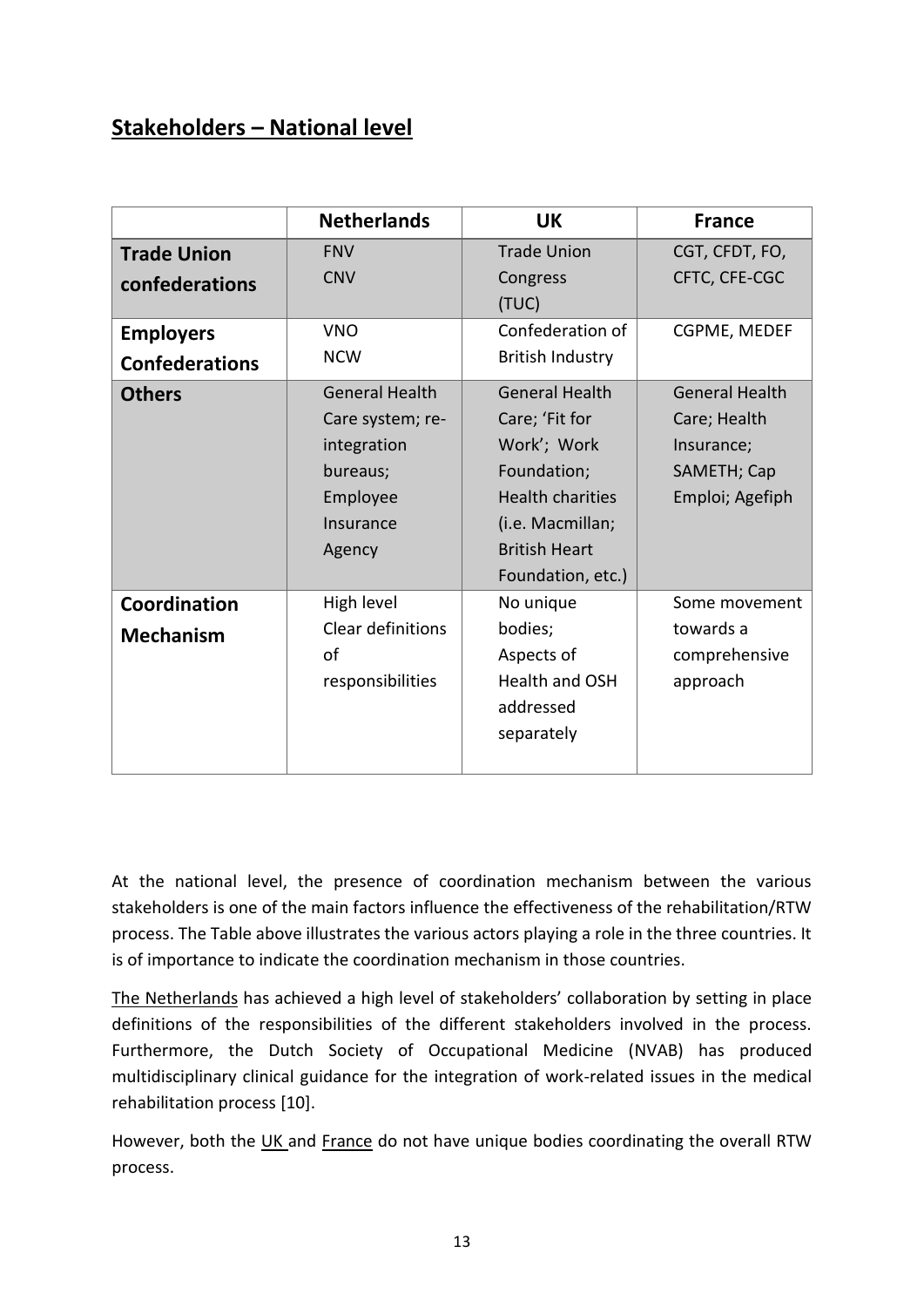In the UK the NHS with its activities through the 'Healthy Working UK' initiative [14] is mainly focused on the medical aspects of the RTW process, and the Health and Safety Executive (HSE) addresses the issues from an OSH perspectives. [1]

In France, the third Occupational Health Plan (*Troisième Plan Santé au Travail* - PST3) covering the period 2016 to 2020 was officially presented to the Working Conditions Advisory Board (*Conseil d'Orientation sur les Conditions de Travail* - COCT) in 2015 [11]. The overall objective of the PST3 is to put prevention at the core of safety and health at work and to promote a prevention culture with a special focus on work health promotion. Important instruments for an effective prevention culture are risk assessment, information, and training.

The new strategy is based on a renewal of the social dialogue, including more social partners. It was the first time the Ministry of Labour had entrusted the social partners with the task of developing guidelines for the Occupational Health Plan, while involving all workplace health and safety stakeholders in its preparation. The new strategy highlights the link between safety and health and the quality of working life and aims at simplifying regulations. In case this initiative would be fully implemented, this would lead France towards a comprehensive approach to RTW. [11].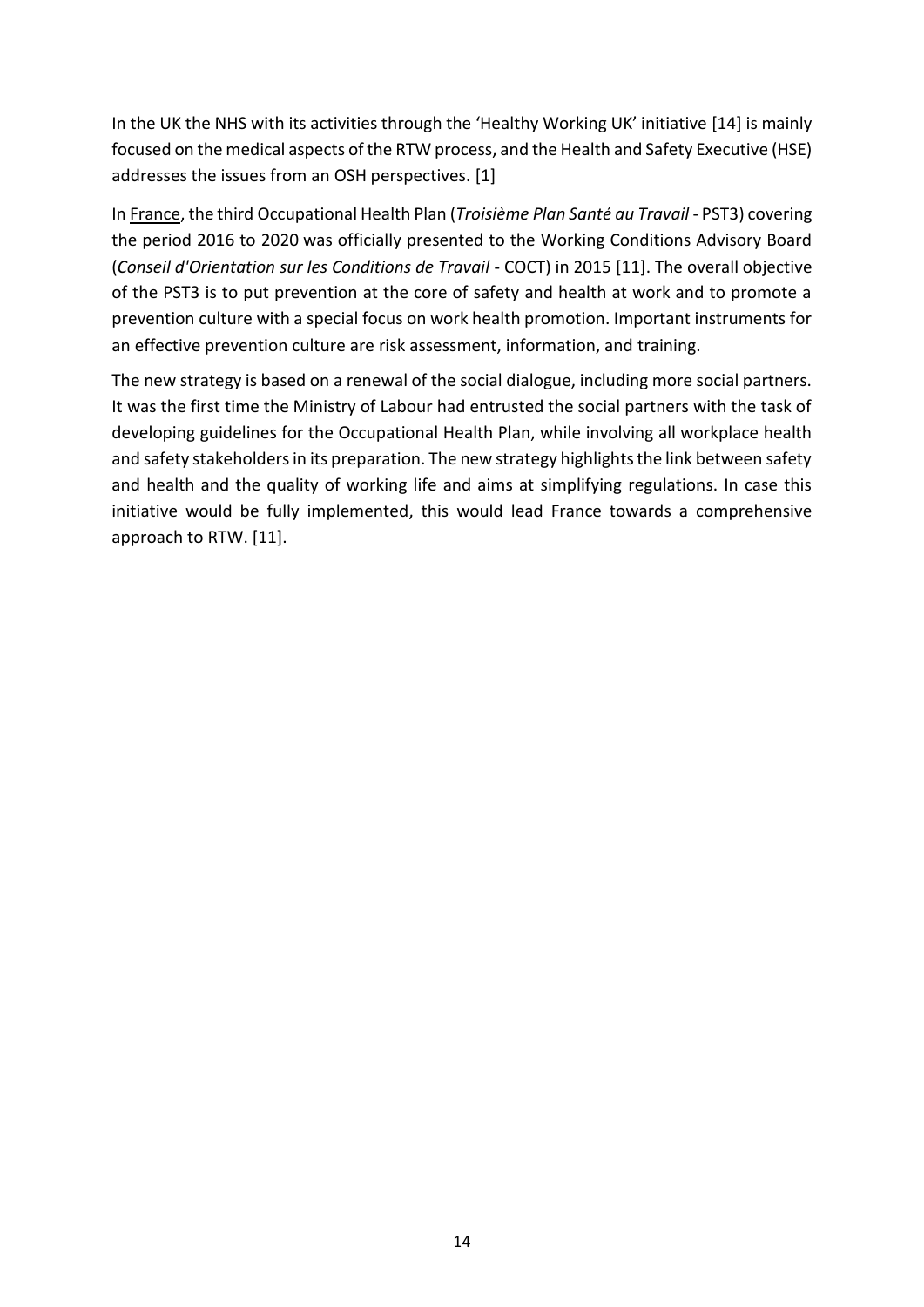## **The role of the Employer**

|                                                                                   | <b>Netherlands</b>                                        | <b>UK</b>                       | <b>France</b>                                                       |
|-----------------------------------------------------------------------------------|-----------------------------------------------------------|---------------------------------|---------------------------------------------------------------------|
| <b>Range of</b><br>participation in<br>the RTW process                            | Full participant                                          | Full participant                | Full participant                                                    |
| <b>Sources of</b><br>support                                                      | 're-integration<br>bureaus'<br>Internal OHS,<br><b>HR</b> | Internal OHS if<br>existed, NHS | SAMETH, Cap<br>Emploi, Agefiph                                      |
| Incentivising the<br>employer to<br>integrate<br>employees on<br>sickness absence | 'no-risk<br>insurance' policy<br>(noriskpolis)            | None                            | Limited financial<br>support,<br>'part time for<br>medical reasons' |

### The Netherlands:

The employer has a broad responsibility in the RTW process including the responsibility to investigate sickness absence. Employers are full participants in the RTW process from the start and are part of the decision making process. [1] The guidance and technical support they need is provided through coordination with the external bodies in charge of vocational rehabilitation. In the Netherlands, private enterprises or '*re-integration bureaus'*, specialised in assisting reintegration, can provide advice and coaching to employers on how to develop and implement a reintegration plan. [16]

Usually, the employer has the support of the internal OSH and Human Resources departments. The procedure normally starts with a meeting between the sick employee and whoever is in charge of the reintegration process (e.g. case manager). The aim of this step is to assess the work capacity of the employee and to identify the appropriate ways to support him/her to promote the return to work. This step should be followed by an individual action plan drawn by the employer where decisions made during the first meeting are recorded. The full individualised plan can also include objectives for the employee in terms of steps to be taken to aid recovery. This plan is not required by any coordinating authority, but it is part of the employer legal obligations.

In case there is a need to adapt the workplace to the needs of the sick employee, employers can benefit, over five-year period, from a 'no-risk insurance' policy (*noriskpolis*) from the Employee Insurance Agency for employees on sickness or disability benefit. Subsidies for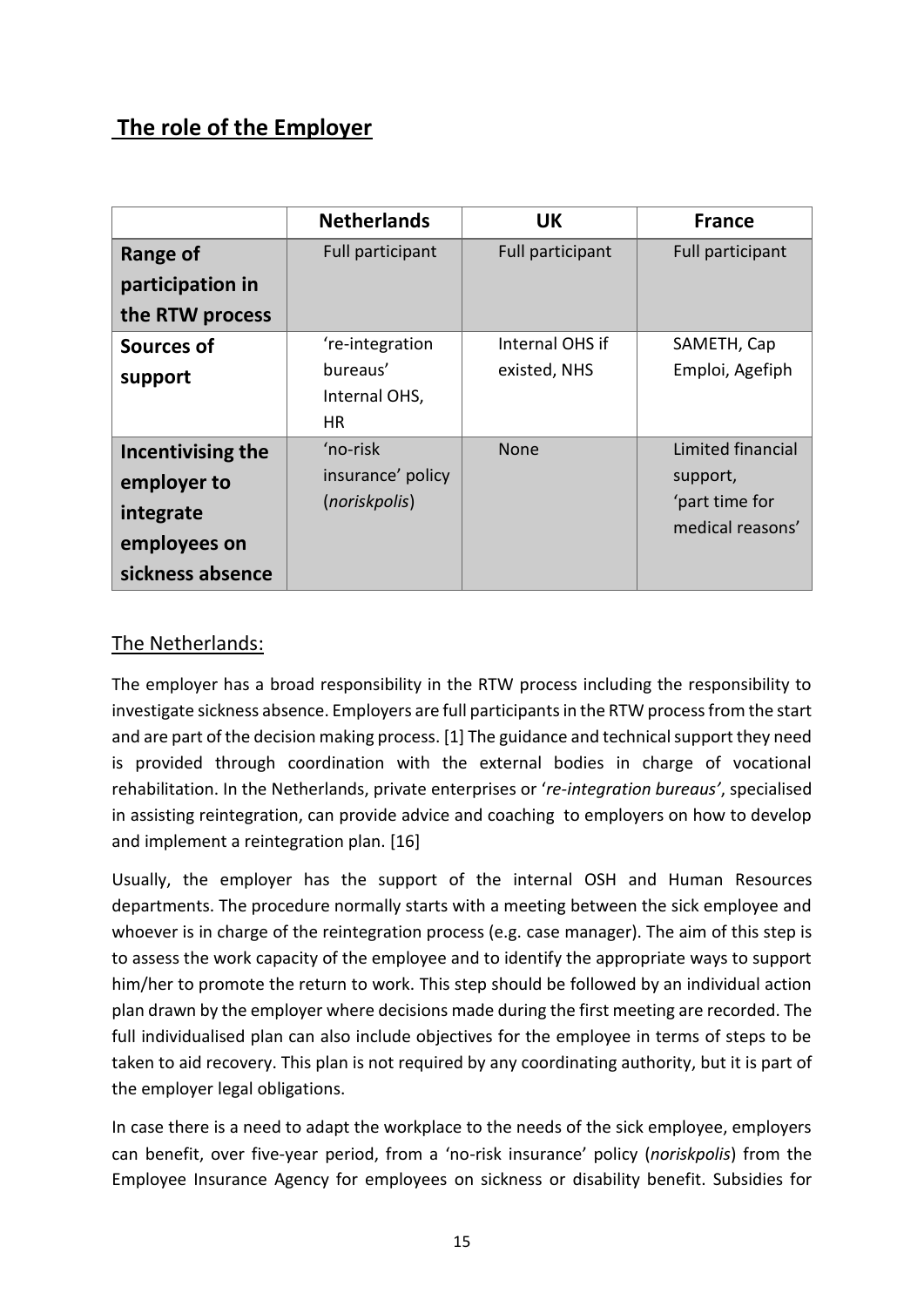necessary workplace adjustments can be obtained to financially support the necessary adjustments. [17].

#### United Kingdom:

In the UK the employer has the main responsibility for the RTW process. However, the increasing trend towards the devolution of human resource (HR) work to line managers brought about some difficulties. Although such a strategy may allow for the development of supportive, personal relationships between manager and employee, and quicker decision making tailored to the individual, there are potential difficulties in this changing role of line managers. There is some evidence to show that although line managers were largely responsible for leave policies, their knowledge of statutory measures was often poor, their training inadequate, and their contact with HR specialist personnel limited. [18]. Line managers frequently reported feeling unsupported and isolated, and described tensions between providing support for employees in this context while fulfilling procedural requirements. Lack of training was an issue of concern on a number of levels. Also, existing training was described as predominantly procedural rather than tackling identified knowledge gaps. Confusion over role and function may result in tension, and time demands for this role may frustrate managers' best attempts to engage in aspects of personnel management.

#### France:

The RTW process is essentially managed by the employer and the occupational health physician. The process is structured around the work ability assessment, undertaken and reinstatement visit with the occupational physician. This visit is compulsory after an absence from work of at least 30 days. The occupational health physician provides direct support to the employer for any necessary adaptations of the workplace, of tasks and of the work schedule.

On recommendation of a doctor, a worker can return to work part-time during a recovery period while still receiving partial sickness benefits. This measure called 'part time for medical reasons', allows workers to temporary work part time to facilitate their RTW, while still receiving their full salary with the sickness insurance body compensating the partial salary by the employer. [1].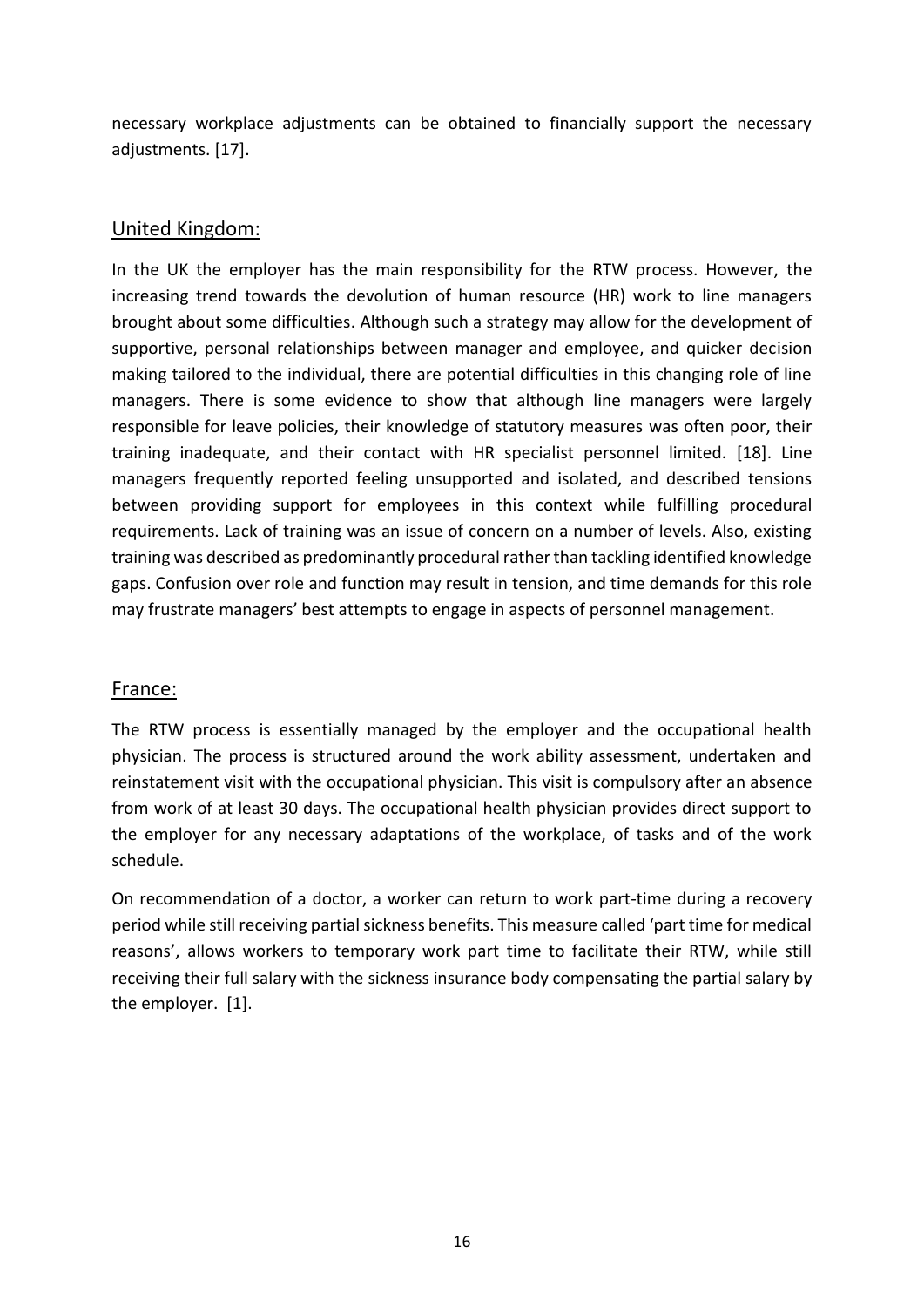## **Collective Bargaining**

As was mentioned above, part of the arrangements for dealing with employees in long sickness absence have been determined by the process of Collective Bargaining/Agreements. Collective Bargaining/agreement is a common concept, however, there are a few differences in the way this process is undertaken in the different countries.

|                        | <b>Netherlands</b>  | <b>UK</b>           | <b>France</b>       |
|------------------------|---------------------|---------------------|---------------------|
| Coverage               | 81% of employees    | 29% of employees    | 98% of              |
|                        |                     |                     | employees           |
| <b>Levels</b>          | National, Industry  | National, Industry  | National, industry  |
|                        | and company         | and company         | and company         |
| <b>Legally binding</b> | All employers       | Employers are not   | All the employers   |
|                        | members of the      | bound even if they  | who are members     |
|                        | employer federation | are members of the  | of the employers    |
|                        | who sign the        | employers           | federation that     |
|                        | agreement           | federation that     | signed the          |
|                        |                     | signed the          | agreement           |
|                        |                     | agreement           |                     |
| <b>Subjects of</b>     | Wide range,         | Wide range,         | Mainly pay and      |
| negotiations           | disability included | disability included | matters of OSH in   |
|                        |                     |                     | Social and Economic |
|                        |                     |                     | Committees          |
|                        |                     |                     | (created as of      |
|                        |                     |                     | January 2018)       |

### The Netherlands:

The vast majority of employees in the Netherlands are covered by collective agreement, mostly at the industry level. However, many large companies negotiate their own deals. Negotiators generally follow the recommendations agreed at national level. Agreements at industry level account for the majority of those covered by collective bargaining. Union negotiators at both industry and company level work within a framework of recommendations coming from the confederations centrally, which are largely observed. These follow the traditional autumn meeting between unions, employers and the government who meet at national level to exchange views about economic prospects.

Unions, employers and independent experts come together in the social and economic council (SER), which is a statutory body, whose task is to provide advice to the government and the parliament on economic and social issues. The SER consists of union representatives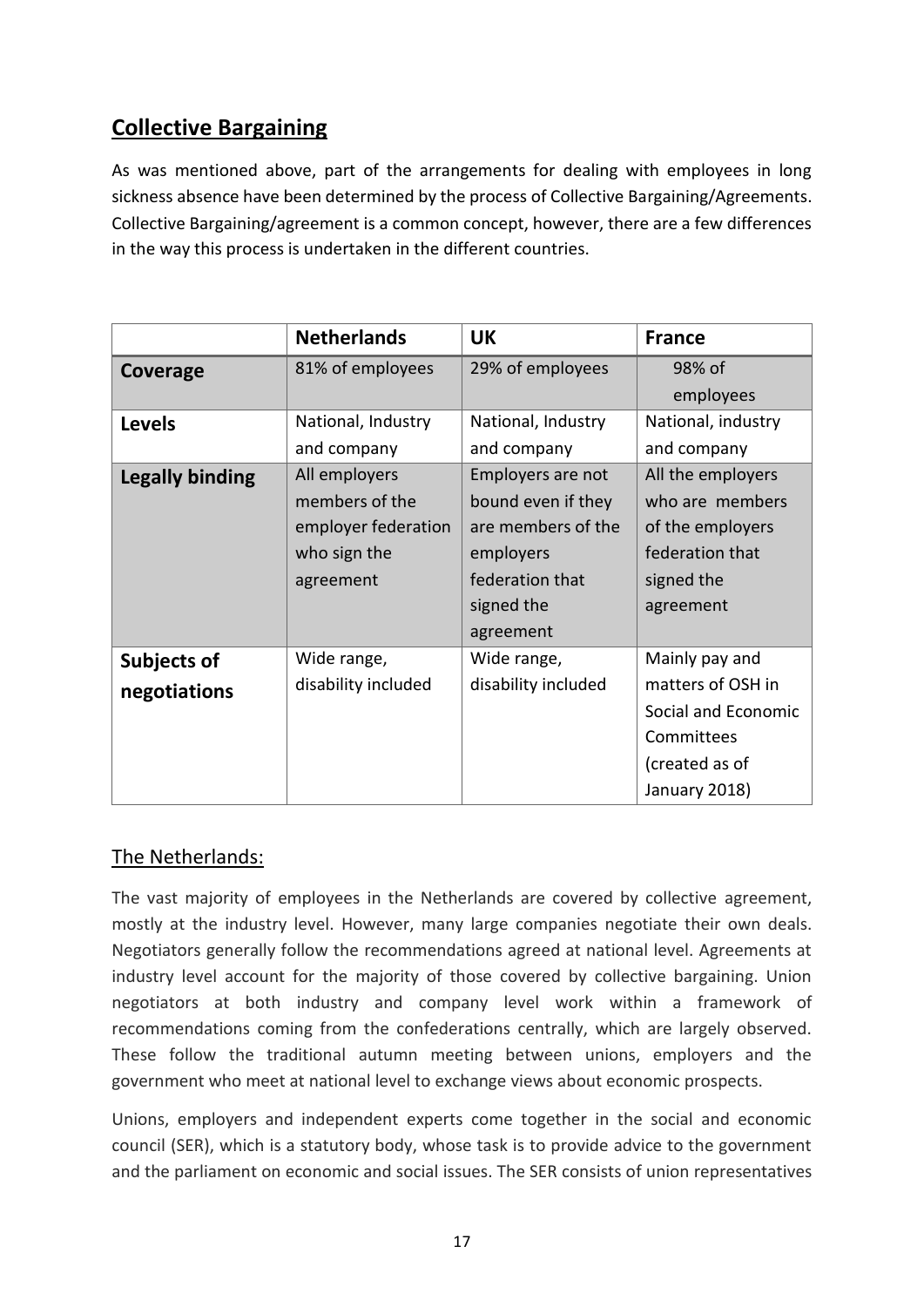(FNV, CNV and vcp), employers' representatives and experts, known as crown members. Representatives of government departments also attend as observers.

There are a few rules governing those who are entitled to bargain. The only requirement placed on trade unions is that the union should have a legal personality and that its rules should give it authority to bargain. This lack of restrictions on trade unions' freedom to negotiate is matched by similar freedoms for the employers. Dutch employers and employers' organisation have no legal obligation to negotiate with trade unions. Collective agreements between unions and employers depend entirely on both sides' willingness to negotiate. Normally bargaining is conducted on the union side by the full-time trade union officials, with the involvement of lay union representatives.

Collective agreements are legally binding on the membership of the employers' organisations and the unions that sign them. However, employers who sign an agreement are obliged to offer the same terms to non-union employees, so in practice all employees are covered, whether union members or not. In addition, the parties to a collective agreement can ask the government to make its term generally binding on all employees in a particular industrial sector. For this to happen, the agreement must already cover a "substantial proportion" of those employed in the industry – normally 55% or more.

Collective agreements cover a wide range of pay and conditions issues, including such things as early retirement, educational leave, the organisation of leave over the whole of an employee's working life, the position of women, protecting those with disabilities and the environment. Increasingly agreements provide for a range of benefits, from which individual employees can choose. [19].

### United Kingdom:

Less than a third (29%) of all employees in the UK are covered by collective agreement. In the private sector coverage is lower (around a sixth) and the key bargaining level is the company or the workplace. In the public sector, where almost two-thirds of employees are covered, industry level bargaining is more important.

Bargaining is conducted by trade unions and employers. The union side may be made up of full-time officials, workplace representatives or a mix of both. Local union representatives are now much more likely to be involved in collective bargaining. The employers' side can be the individual employer or, if at industry level, the employers' association.

Industry-wide agreements are more common in the public sector. However there are some public sector employers, which bargain at the level of a single organisation. In any case, where industry level agreements exist they are not considered to be legally binding on the parties who sign them. Employers are not bound by an agreement signed by an employers' federation even if they are members of it. There is no legal requirement for the employer to negotiate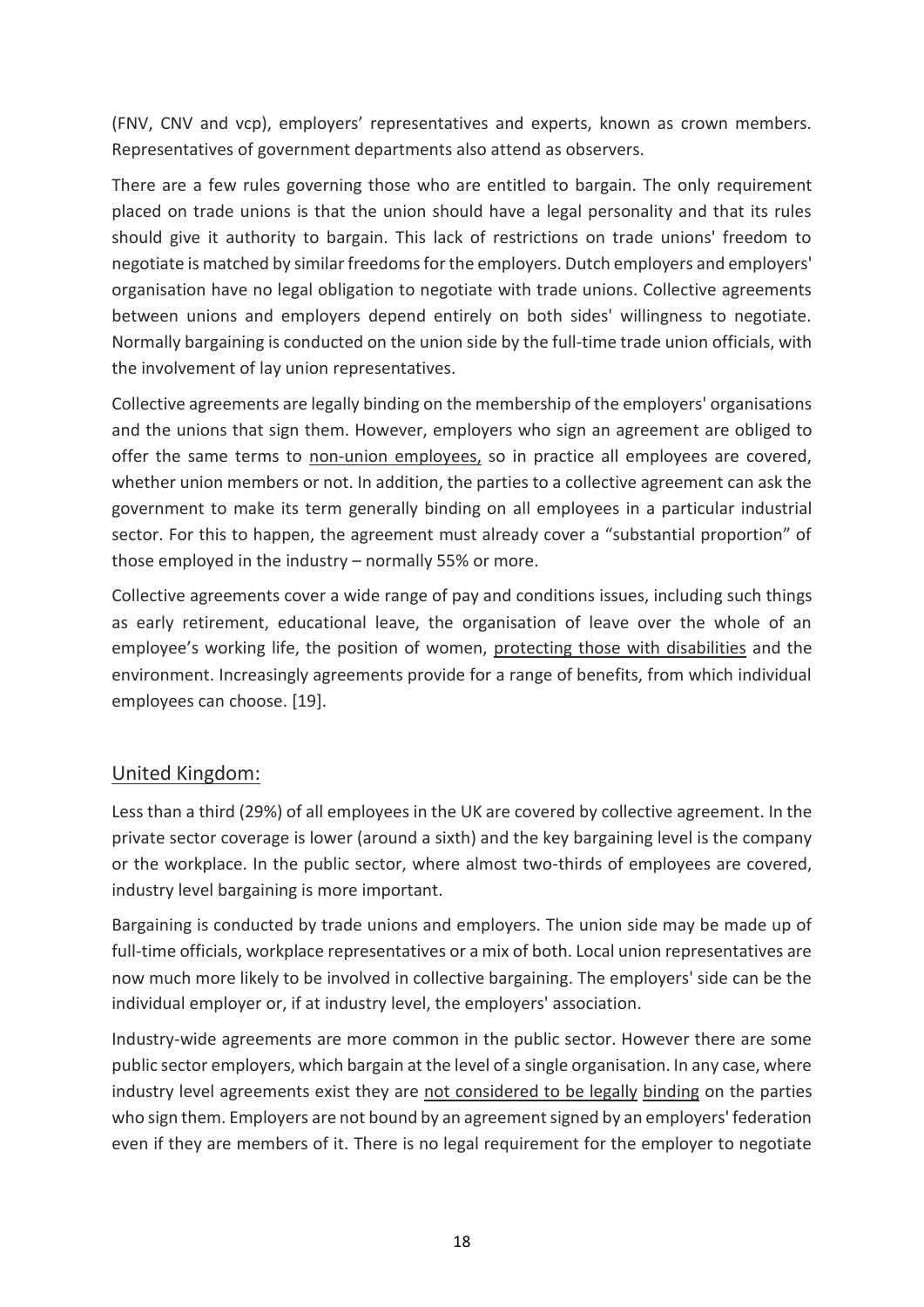with the union except where there has been a legally binding decision that the unions should be "recognised" for bargaining.

At national level the Trade Union Congress (TUC) has not been involved in negotiations about pay since the end of the 1970s, when there were a series of national deals. There is also no tradition of negotiations between the TUC and the national level employers' body, the CBI, on other issues.

Some negotiations cover all aspects of pay and conditions but others are limited to only a few areas, principally pay, with the employer refusing to negotiate about many terms of employment. A growing number of agreements, particularly for non-manual workers, also give employers considerable flexibility by linking increases for individual employees to a subjective assessment of their performance. Negotiations may also cover other areas, such as the facilities or time off provided to the union. There is no mention of negotiations covering health and safety at the workplace. [20].

### France:

Collective bargaining can take place at three levels: at the national level covering all employees; at the industry level which can involve national, regional or local bargaining; and at company or plant level. At each level there are detailed legal rules about who can negotiate and the requirements for an agreement to be valid. Industry level agreements are the most important level for negotiation in terms of numbers covered, although the rates they set are generally well below what is actually paid.

The position of national level bargaining has been enhanced by the legislation, which gave unions and employers a much clearer role in the development of legislation in the areas of industrial relations, employment and training. Under its terms, when the government wishes to make changes in these areas, it must first consult with employers and unions on the basis of a document setting out its analysis of the situation, aims and potential options, and allow them, if possible, to reach an agreement on the issue. The government must also formally consult on the draft legislation. This system does not commit the government to accept any agreement and in cases of "urgency" it can bypass the process entirely, but it clearly strengthens the importance of the negotiations between unions and employers at national level.

Industry level bargaining is the most important level for collective bargaining, in terms of the numbers of employees covered. Apart from negotiating pay agreements, this process covers issues around health and safety of the employees.

At company level there is also a requirement for the employer to negotiate annually on pay, working time and other issues, where there is a trade union delegate – essentially companies with more than 50 employees – and in contrast to the obligation at industry level, this is backed up by penalties in case of non-compliance. However, there is no obligation to reach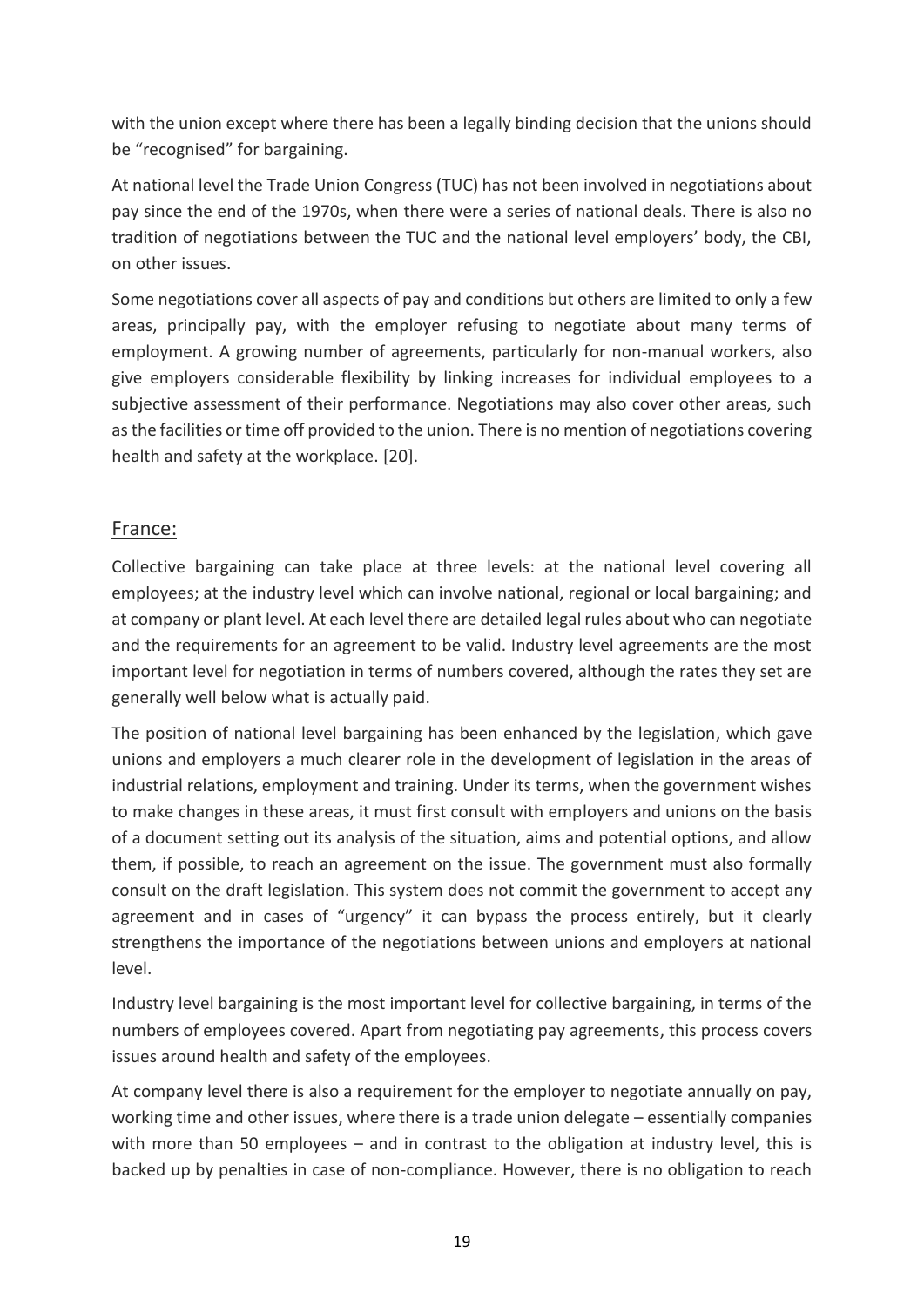an agreement, and sometimes the employer will listen to the unions' demands and then fix pay and conditions unilaterally.

Overall, the obligation to negotiate and the fact that government often extends the terms of industry level agreements to all employers mean that formal collective bargaining coverage is very high in France.

Negotiations are normally conducted by the trade unions on one side and employers' federations or individual employers on the other. However, the rules setting out precisely who has a right to negotiate and the circumstances under which agreements are valid. At national level, agreements can only be signed by "representative" trade unions. There are five large national trade union confederations, which are nationally representative: CGT, CFDT, FO, CFE-CGC and CFTC. National agreements are only valid if they have been signed by a confederation or confederations with at least 30% support nationally, and if they are not opposed by other confederations that together have majority support.

At industry level, the organisations that have negotiating rights on the union side are the industry federations of the nationally representative union confederations together with other unions which have shown that they have at least 8% of the votes cast in works council and similar elections in the specific industry. Once signed the terms of the agreement are binding on all the employers who are members of the employers' federation which has signed the agreement and must be applied to all employees.

At company or plant level, agreements can normally only be signed by a union delegate nominated by a representative trade union present in the workplace. A representative union must, among other things, have the support of 10% of the workforce, as indicated by the votes in the first round of the elections for the works council or employee delegates.

Industry level and company negotiations cover pay, pay structures, equality between men and women, financial participation, working time and a range of other working conditions.

Company level negotiations should also cover a wide range of topics. In companies with a union delegate there is an obligation to negotiate not just on the central issues of pay, hours of work and work organisation, but also occupational equality between men and women, employee savings schemes, maintaining employment for older workers, measures to aid disabled workers and gender equality, as well as long-term staffing plans and career development in larger companies. The 2015 legislation on social dialogue and employment attempted to simplify the process of negotiation by grouping the 12 separate topics where the employer had a duty to negotiate into three blocks. These are pay, working time and the distribution of the value added by the company; gender equality and the quality of working life; and, in companies with at least 300 employees, long-term staffing plans and career development.

Employers and unions are also free to negotiate on other issues such as leave or training. Unions at company level can also be involved in negotiating redundancy agreements (see section on workplace representation). [21].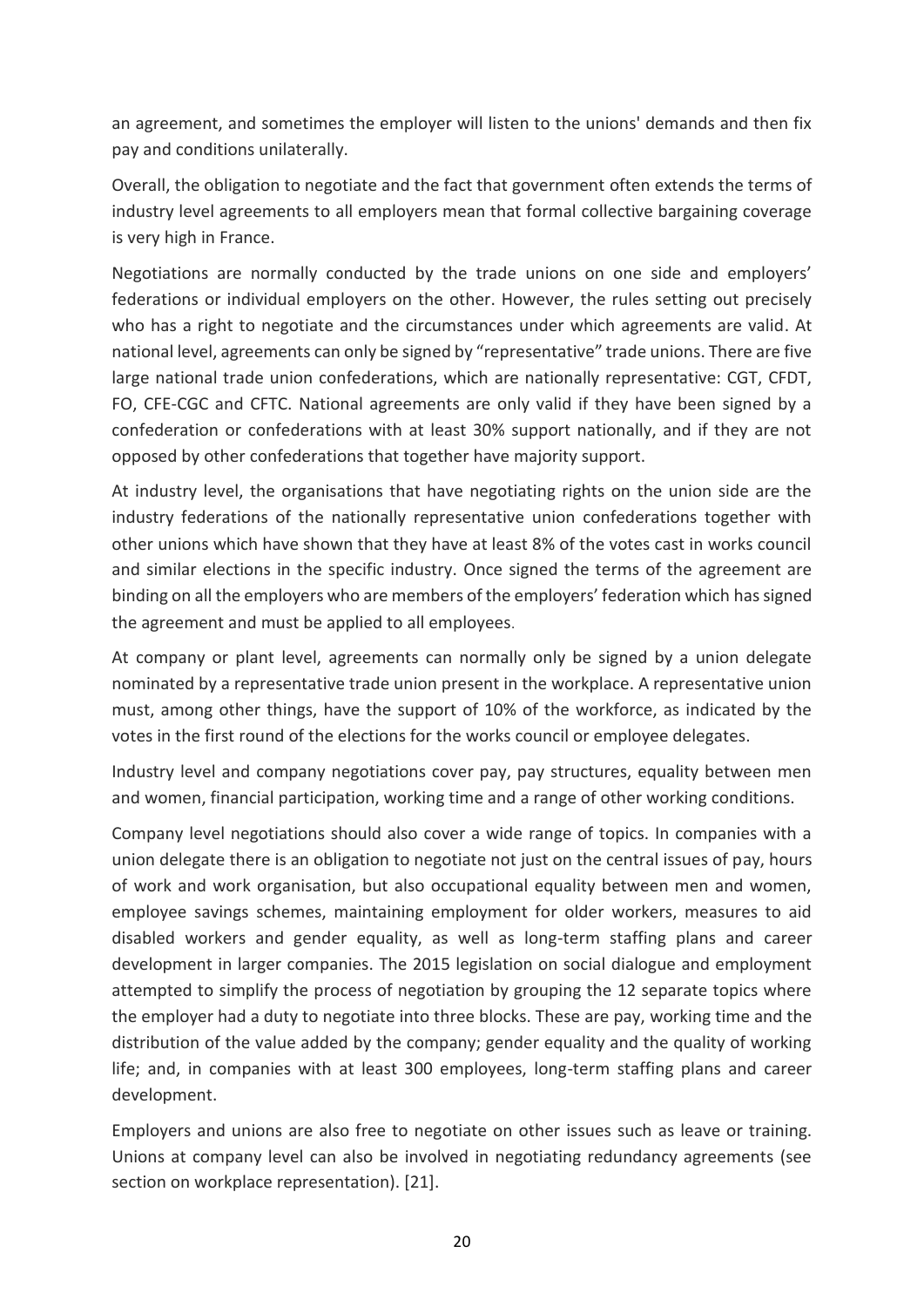## **Summary:**

The current report presents the results of a benchmark case study to explore the various issues around the process of RTW in the Netherlands, UK and France. The nature of the national policy framework, the presence of coordination mechanism between the various players and the role of the employer are significant factors affecting the effectiveness of the RTW process.

The study found some variation between these three countries. Whilst in the Netherlands a comprehensive framework for vocational rehabilitation system is in operation with a fully employer-driven RTW approach, this is not the case in the UK and/or France. In both of the latter countries, there is a well-developed framework for RTW, however, the coordination between the different steps and players is limited.

These differences in the nature of the policies has an impact on the timing of the intervention. Whilst early intervention in the Netherlands is a key factor, the RTW considerations in both France and the UK are generally dealt with only at the end of sickness absence, with limited room for early intervention.

There is an evidence showing that there is a link between long-term sickness absence and entry to disability benefit system. [12]. Furthermore, the longer a person stays off work due to health problem, the lower the chance is of returning to work [13]. Therefore, late intervention is less effective at both reducing expenditure for invalidity pension and maintaining the sick employee's psychological wellbeing.

It would be incorrect to consider this evidence without relating it to the countries' national legal systems. As described above, the three countries have established totally different legal frameworks, based on their national history. This might be the reason for the significant differences reported in this report. In order to understand this variation there is a need for a comprehensive examination of the legal systems in each of those countries.

However, there has been one common characteristic in all of the three countries. Collective bargaining and agreements are a significant factor affecting the national policy. It seems that RTW and vocational rehabilitation are not an area that is strongly covered by these negotiations. This raises the need to explore the role of social partners in the process of RTW. It is of great importance to ascertain the views of trade union representatives', employers and employees regarding the role of the various social partners in this process.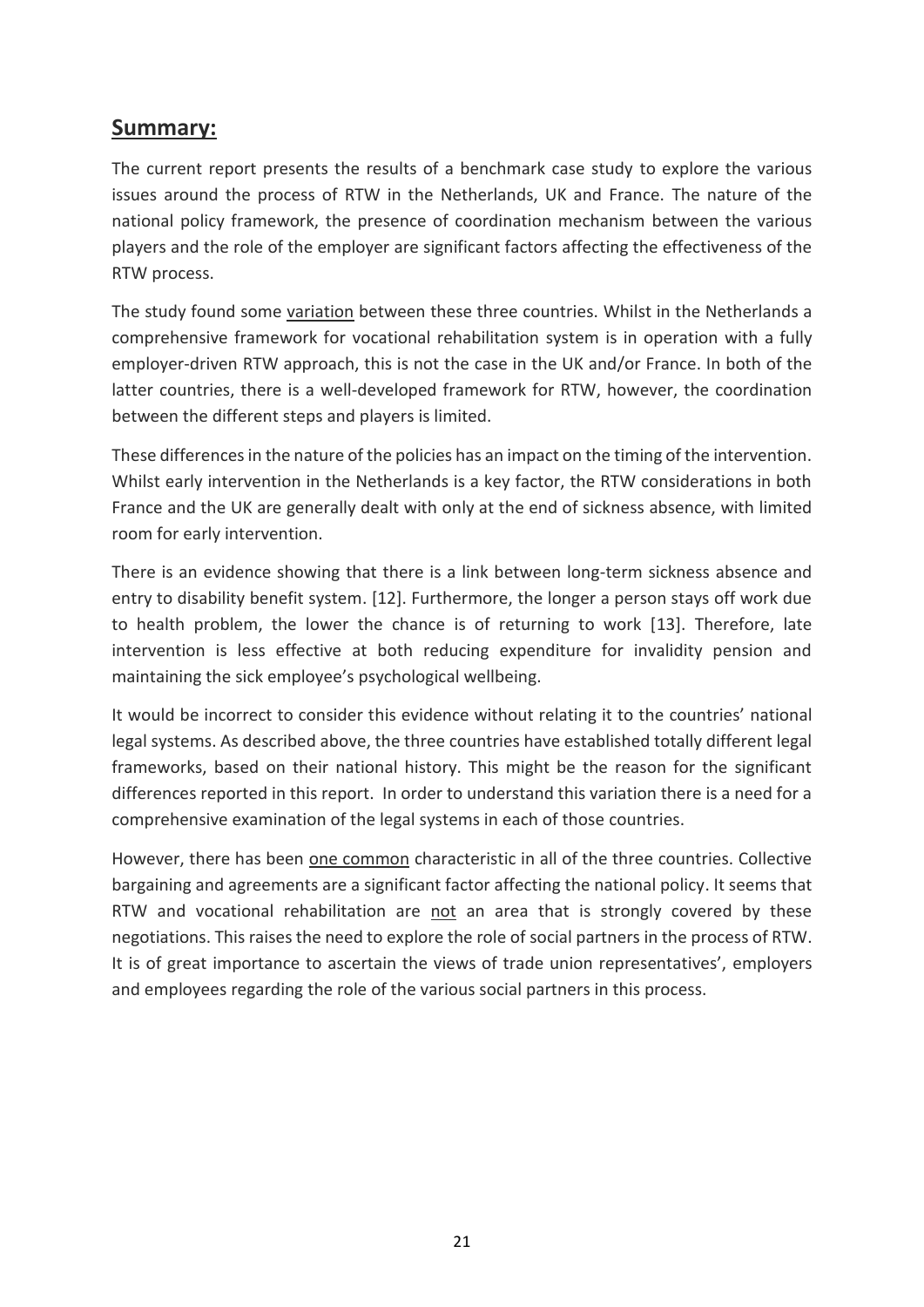## **References:**

- 1. EU-OSHA (2018), Rehabilitation and return to work : analysis report on EU and member states policies, strategies and programmes, Office for Official Publications of the European Communities, Luxemburg
- 2. *Gerrit Meijer (November 2002). "The Influence of the Code Civil in the Netherlands". European Journal of Law and Economics. 14 (3).*
- 3. [https://www.uwv.nl/overuwv/english/about-us-executive-board-organization/detail/about](https://www.uwv.nl/overuwv/english/about-us-executive-board-organization/detail/about-us)[us](https://www.uwv.nl/overuwv/english/about-us-executive-board-organization/detail/about-us)
- 4. <http://www.oecd.org/social/soc/41429917.pdf>
- 5. Vocational Rehabilitation: Supporting Ill or Disabled Individuals in (to)Work: A UK Perspective, Healthcare 2016, 4, 46; doi:10.3390/healthcare4030046
- 6. Peer Review Vocational rehabilitation and income security for people with work incapacities within the framework of integrated flexicurity approaches, Norway, 15-16 September 2008
- 7. De Jong & Velema *"Nederland is niet ziek meer"* (the Netherlands is no longer sick). Astri policy research & advice. Den Haag, December 2010
- 8. De Jong "Recent Changes in Dutch Disability Policy". University of Amsterdam & APE bv. The Hague, February 2015
- **9.** [https://www.journaldunet.fr/management/guide-du-management/1201507-cotorep-cdaph](https://www.journaldunet.fr/management/guide-du-management/1201507-cotorep-cdaph-et-emploi-des-handicapes/)[et-emploi-des-handicapes/](https://www.journaldunet.fr/management/guide-du-management/1201507-cotorep-cdaph-et-emploi-des-handicapes/)
- 10. <https://nvab-online.nl/richtlijnen/richtlijnen-NVAB>
- 11. [https://www.ilo.org/dyn/legosh/en/f?p=14100:1100:0::NO::P1100\\_ISO\\_CODE3,P1100\\_SUB](https://www.ilo.org/dyn/legosh/en/f?p=14100:1100:0::NO::P1100_ISO_CODE3,P1100_SUBCODE_CODE,P1100_YEAR:FRA,,2015) [CODE\\_CODE,P1100\\_YEAR:FRA,,2015](https://www.ilo.org/dyn/legosh/en/f?p=14100:1100:0::NO::P1100_ISO_CODE3,P1100_SUBCODE_CODE,P1100_YEAR:FRA,,2015)
- 12. OECD (Organisation for Economic Co operation and development), Sickness, Disability and Work: Breaking barriers , A synthesis of findings across OECD countries, OECD publishing (2010)
- 13. <https://ww1.issa.int/guidelines/rtw> (2013)
- 14. [https://assets.publishing.service.gov.uk/government/uploads/system/uploads/attachment\\_](https://assets.publishing.service.gov.uk/government/uploads/system/uploads/attachment_data/file/209570/health-and-wellbeing.pdf) [data/file/209570/health-and-wellbeing.pdf](https://assets.publishing.service.gov.uk/government/uploads/system/uploads/attachment_data/file/209570/health-and-wellbeing.pdf)
- 15. [https://www.nhsemployers.org/~/media/Employers/Publications/Fitness%20for%20work.p](https://www.nhsemployers.org/~/media/Employers/Publications/Fitness%20for%20work.pdf) [df](https://www.nhsemployers.org/~/media/Employers/Publications/Fitness%20for%20work.pdf)
- 16. <https://business.gov.nl/regulation/reintegration-obligations/>
- 17. [https://www.rtwmatters.org/article/article.php?id=608&t=returning-to-work-in-the](https://www.rtwmatters.org/article/article.php?id=608&t=returning-to-work-in-the-netherlands-a-different-approach)[netherlands-a-different-approach](https://www.rtwmatters.org/article/article.php?id=608&t=returning-to-work-in-the-netherlands-a-different-approach)
- 18. Amir Z**,** Wynn P, Fong C, Strauser D, Whitaker S, Luker K, (2010), Return to work after cancer